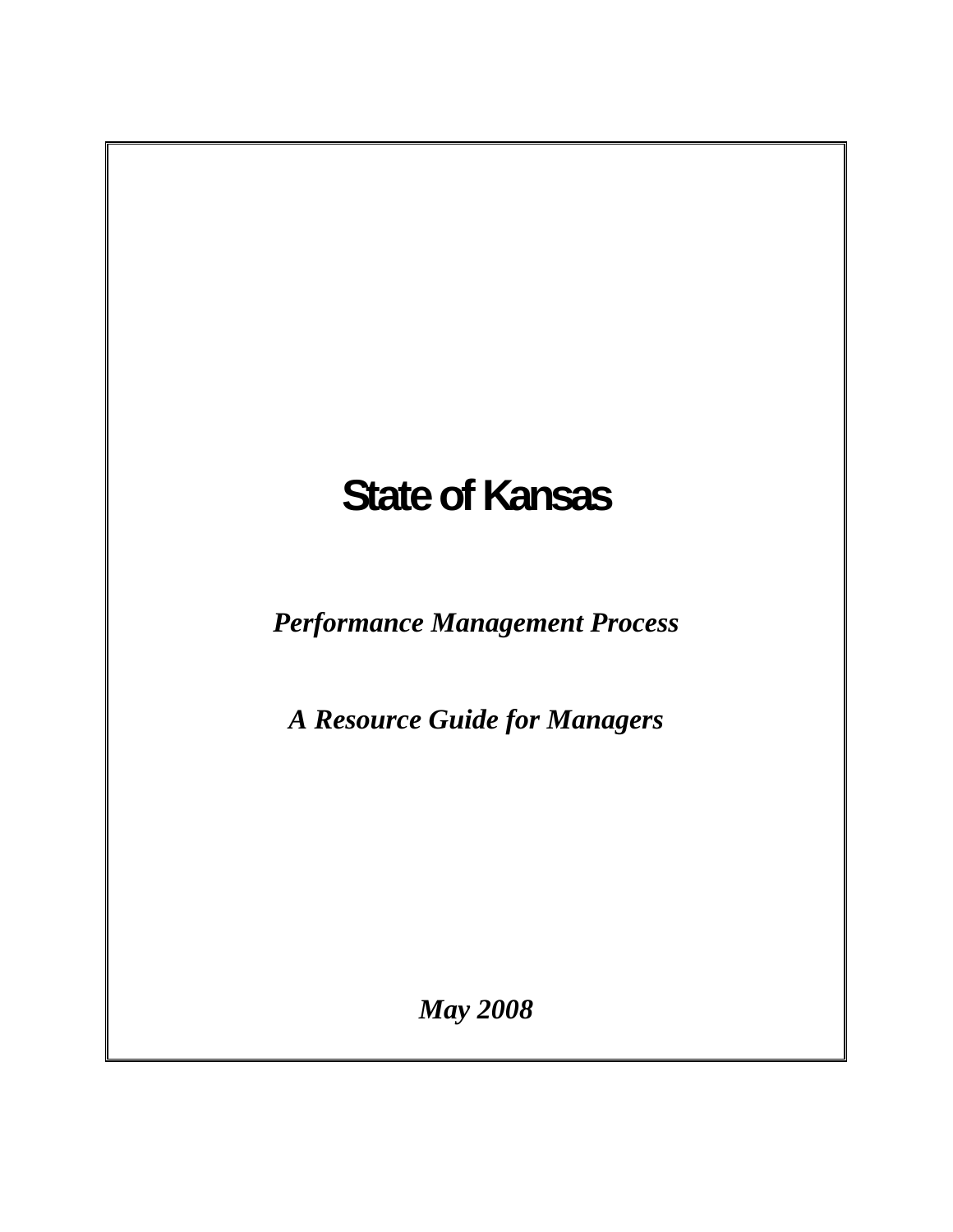# **TABLE OF CONTENTS**

| Characteristics of Feedback for Improving/Developing Performance 10 |  |
|---------------------------------------------------------------------|--|
|                                                                     |  |
|                                                                     |  |
|                                                                     |  |
| Guidelines for How Often to Conduct "Update Review Discussions" 13  |  |
|                                                                     |  |
|                                                                     |  |
|                                                                     |  |
|                                                                     |  |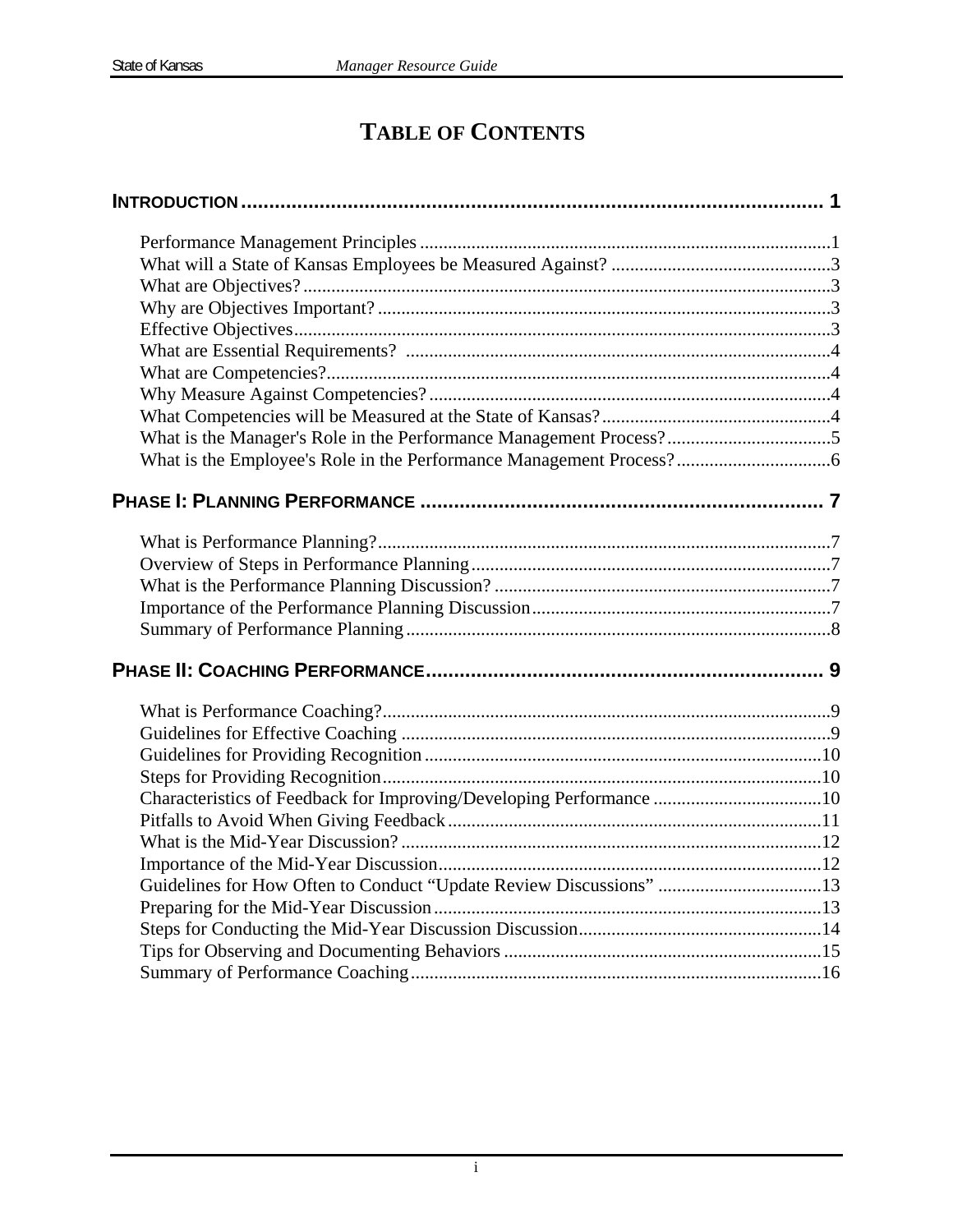| What is the Role of Employee Development in Performance Management? 26 |  |  |  |
|------------------------------------------------------------------------|--|--|--|
|                                                                        |  |  |  |
|                                                                        |  |  |  |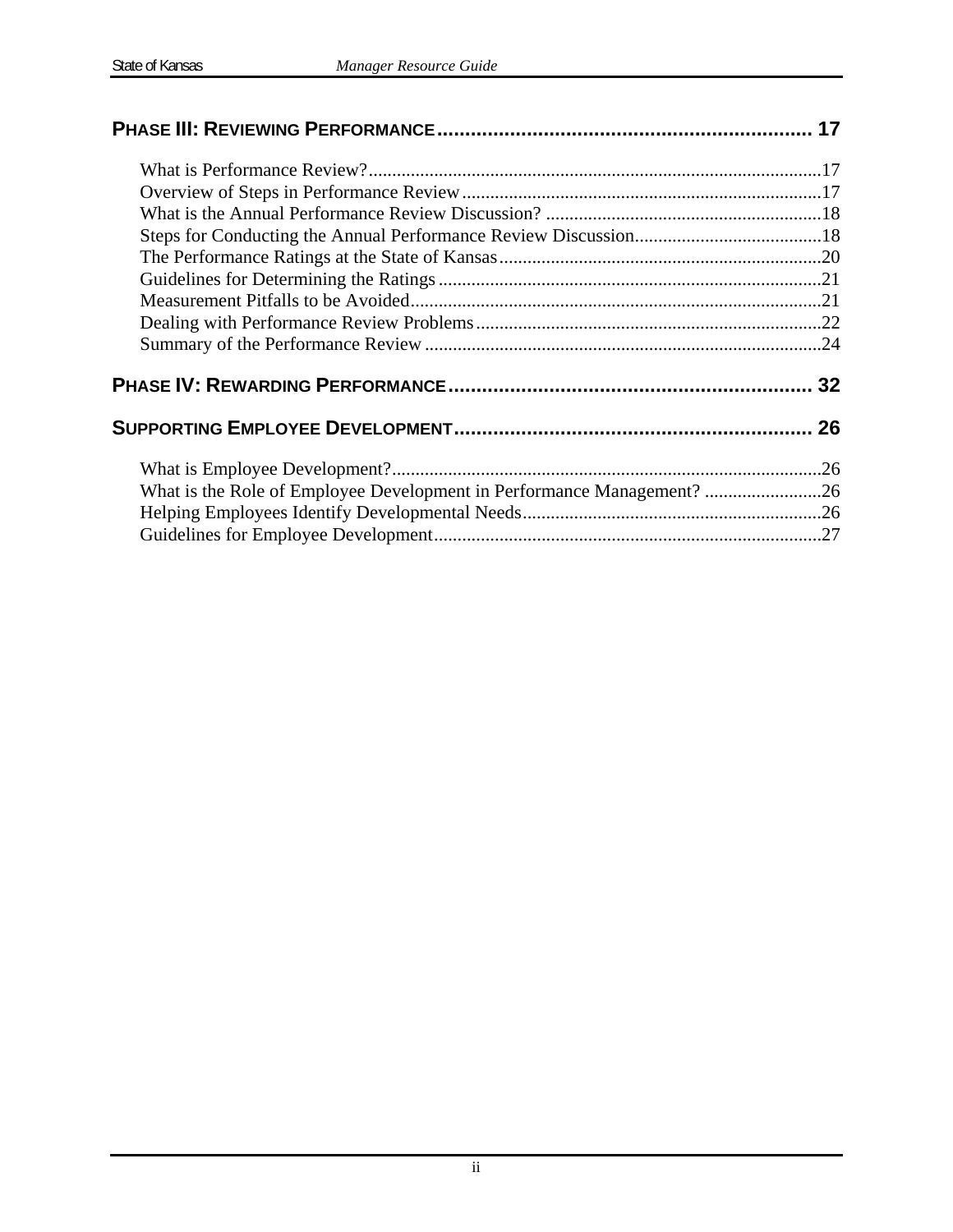# **INTRODUCTION**

# *About the State of Kansas' Performance Management Process*

To achieve goals, we must continually strive for excellent Employee performance at all levels within the State of Kansas.

The Performance Management Process is designed to encourage open, ongoing communication between the Employee and the Manager about performance issues. The Process is a continuous cycle that helps Managers and Employees work together to establish objectives, to monitor progress toward these goals, and to assess results.

This Resource Guide will help Managers to:

- Understand the Manager's role and the Employee's role in the four phases of the Performance Management Process.
- Set objectives with Employees and discuss, individually, how they can contribute toward the success of the agency.
- Understand the competency based approach and how it will apply to each Employee.
- Conduct Mid-Year Discussion with Employees.
- Assess Employees' performance against the objectives and competencies.
- Conduct Annual Performance Review Discussions with Employees.

The Performance Management Process at the State of Kansas must maintain mutual respect between Manager and Employee, and add value to their day-to-day communication about performance and development issues.

### *Performance Management Principles*

Our Performance Management Process is based on the following principles:

- It is simple to understand and administer.
- It links the agency's objectives and individual goals together for a specific time period.
- It appraises the behaviors that support the vision and values of the agency as well as appraises job results.
- The different rating levels are clearly defined and consistently applied.
- The highest performance level is attainable and used to recognize outstanding performance.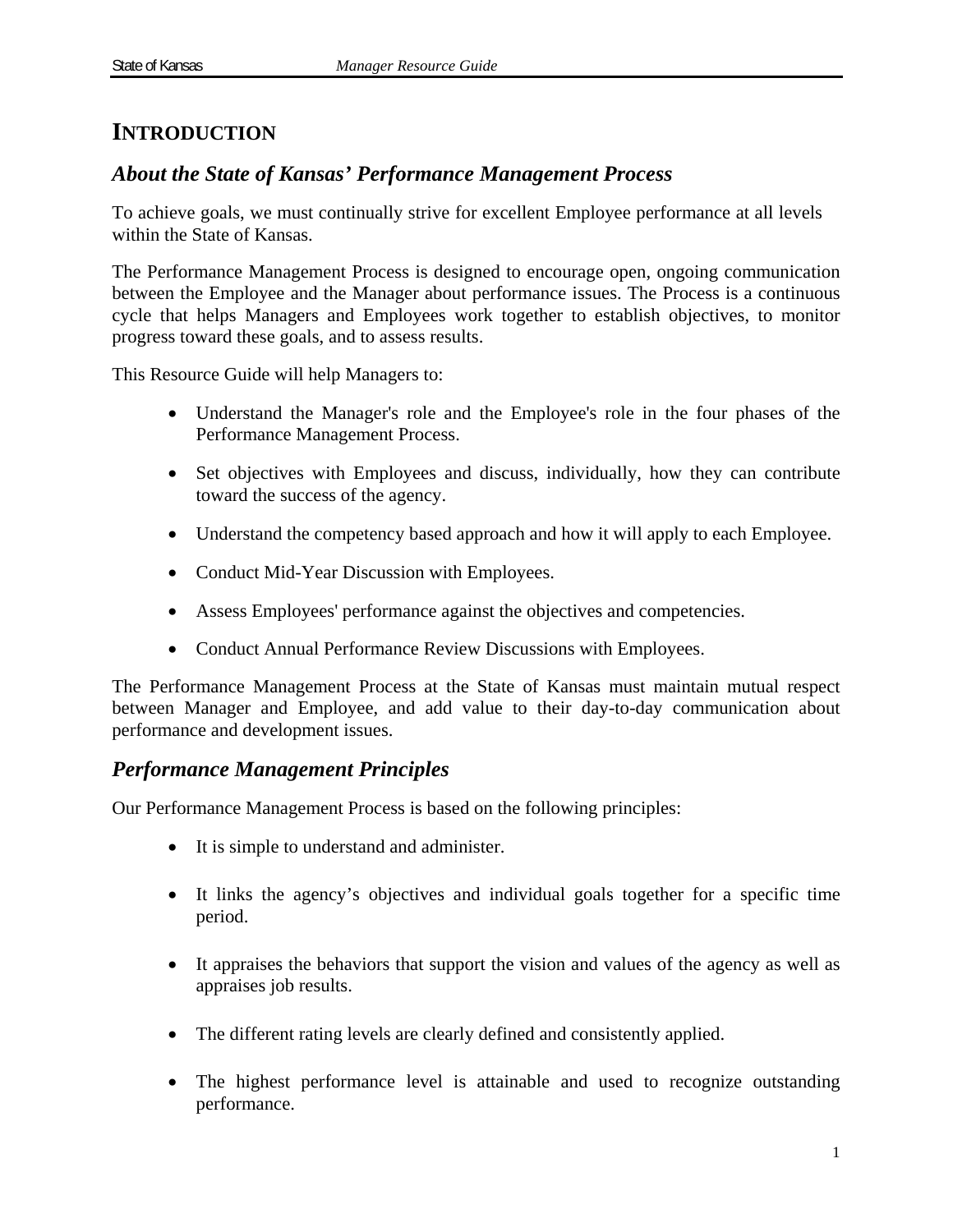- It communicates expectations, motivates success and focuses on coaching and development instead of being just a grading mechanism.
- It promotes positive and constructive feedback.
- It minimizes employee stress.

### *The Performance Management Framework*

The Performance Management Process can be thought of as a continuous cycle focusing on planning performance, coaching, reviewing, and rewarding.

Summary of the main stages of the Performance Management process include the following:

- 1. **Planning Performance** is the way in which we define what we expect of people and how they are to contribute to achieving the agency's goals.
- 2. **Coaching Performance** is about reinforcing and supporting the efforts made by individuals in pursuit of those same goals throughout the year, modifying priorities and resources with the changing external world.
- 3. **Reviewing Performance** concerns evaluating the successes and failures of the year, learning from them, and preparing for the coming year.
- 4. **Rewarding Performance** is the means by which performance is to be recognized.

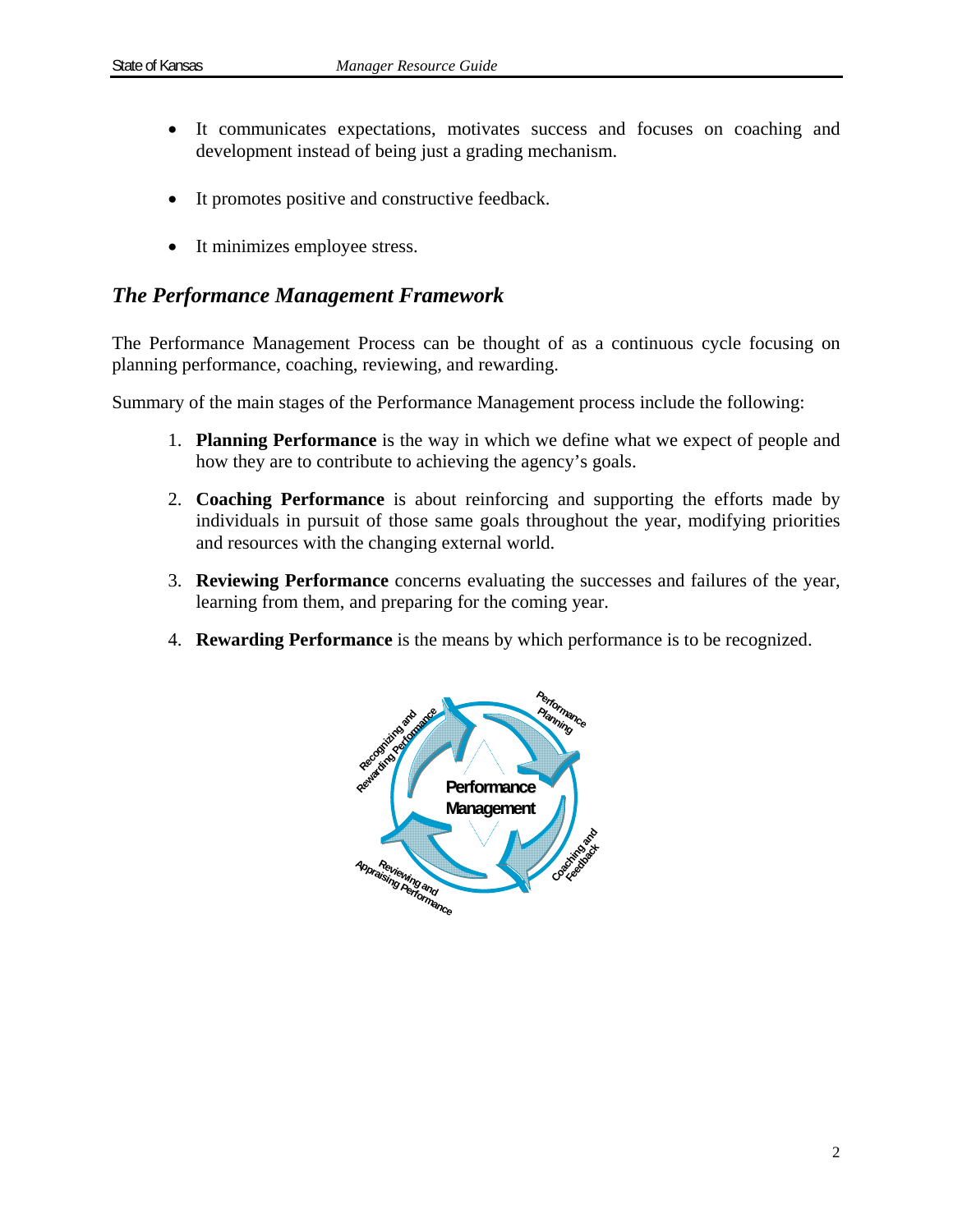# *What will the State of Kansas' Employees be Measured Against?*

There are two basic criteria against which all Employees will be measured against:

Objectives  $=$  "What"

# Competencies = "How"

### *What are Objectives?*

Objectives describe the specific performance results an Employee will be expected to achieve for the year.

### *Why are Objectives Important?*

Objectives provide Managers and Employees with the criteria needed to objectively discuss performance results. Clear objectives prevent surprises during Mid-Year Discussion and Annual Performance Review, more effectively managing performance on a continuous basis.

Objectives:

- Provide an up-front, objective, mutually understood and accepted basis for reviewing and discussing performance results.
- Reduce misunderstandings between the Manager and the Employee about what performance results he/she is expected to achieve.
- Specify each Employee's role in accomplishing tasks that are important for achieving the agency's and the State of Kansas' goals.

# *Effective Objectives*

Objectives should be S.M.A.R.T.:

- Specific: Think micro, not macro; a goal that is too general will require more action steps than are effective.
- Measurable: Manager should be able to monitor and gauge progress in objective terms.
- Attainable: It's frustrating to have a goal that you don't have control over or that can't be achieved in a reasonable amount of time. Be realistic and consider the obstacles and the resources needed.
- Relevant: The goals should relate directly to departmental and overall agency objectives.
- Time-Based: Manager should be able to track your progress against specified timeframes.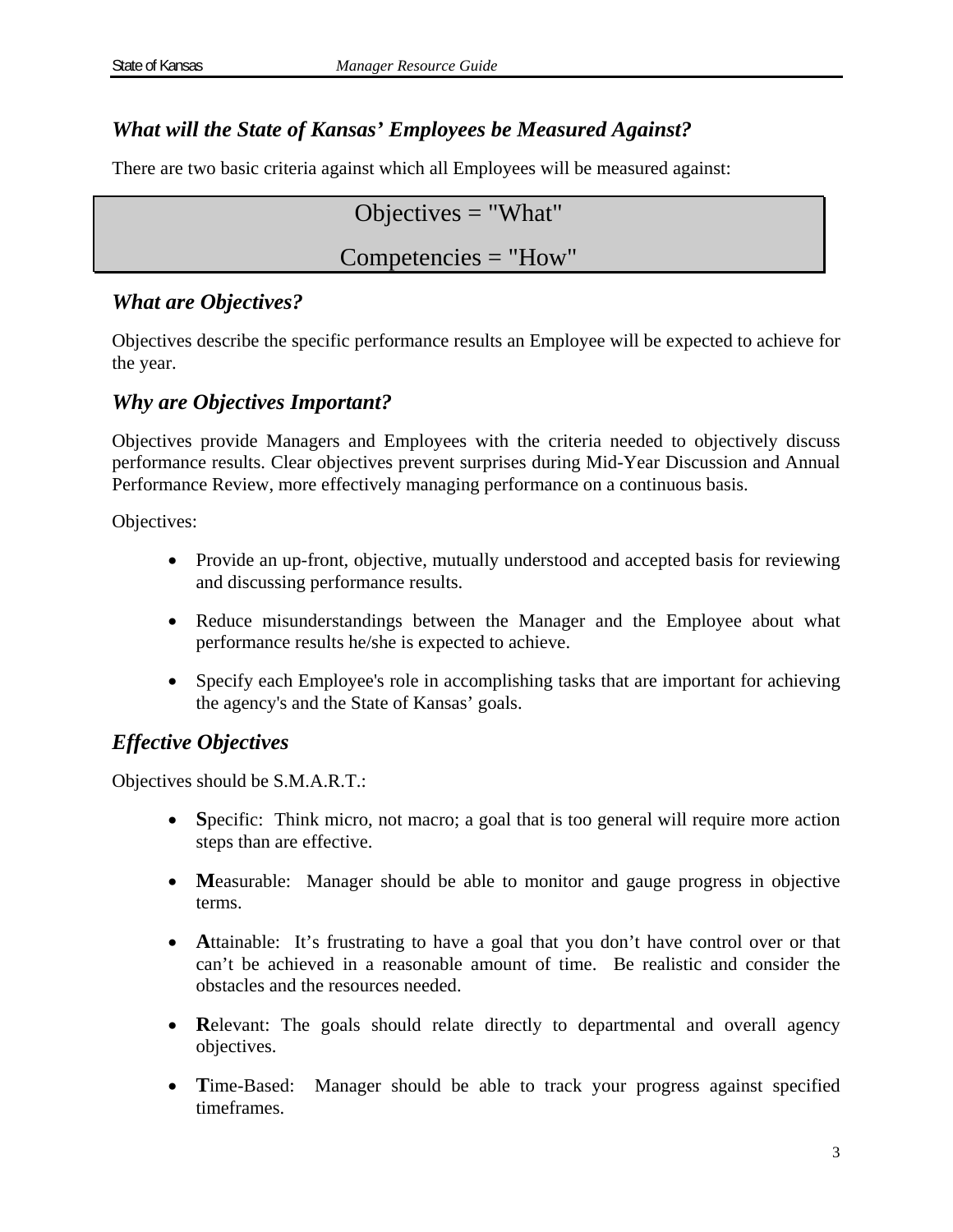# *What are Essential Requirements?*

Essential Requirements are those basic behaviors or requirements that are critical for positions within the State of Kansas workforce. These requirements include:

- Dependability
- Agency Values

*Please Note: An Unsatisfactory rating in Dependability or Agency Values will result in an Overall Performance Rating of Unsatisfactory* 

# *What are Competencies?*

Objectives describe **what** results are expected. It is also important to identify **how** results should be achieved. Competencies describe, very specifically, what kinds of skills, behaviors, and personal characteristics the Employee is expected to exhibit in accomplishing job responsibilities.

# *Why Measure Against Competencies?*

Each agency has a unique way of defining its success. While people's technical skills and experience certainly play a part in this definition, it is important to consider "how" those skills are being applied and utilized to get the job done. By measuring competencies, we come to understand whether Employees are exhibiting the behaviors that have been identified as core competencies within the State of Kansas.

# *What Competencies will be Measured at the State of Kansas?*

Following are the core competencies which have been identified as critical to success for all employees within the State of Kansas environment:

- Job Responsibilities
- Communication
- Customer Service
- Initiative
- Teamwork

Following are the leadership competencies which have been identified as critical to a supervisor or manager's success within the State of Kansas environment:

- Performance Management
- Leadership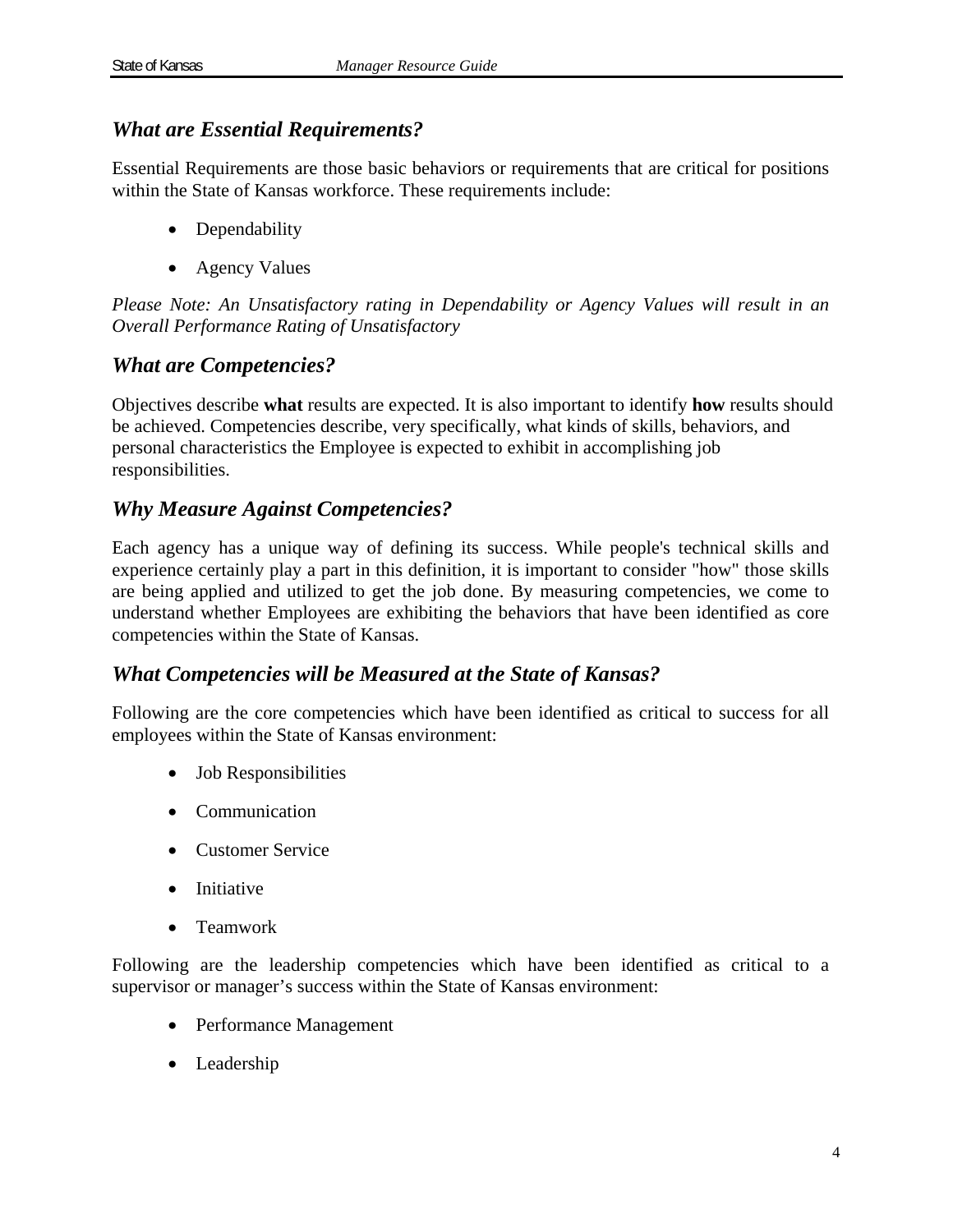# *What is the Manager's Role in the Performance Management Process?*

The Manager's role in the Performance Management Process includes:

- Using the Performance Management Process to give ongoing feedback to Employees and to assess performance.
- Working with Employees to set objectives for continuous improvement and to monitor performance against those objectives.
- Reinforcing good performance with appropriate reward and recognition, and dealing appropriately with performance deficiencies.
- Training, coaching and developing Employees.

To carry out this role successfully, Managers need to:

- Communicate the big picture of the departmental and agency goals to Employees, and show the relationship between their jobs and agency success.
- Let Employees know what is expected from them and why.
- Help Employees to establish challenging but realistic objectives and work with Employees to help them achieve these objectives.
- Identify competency levels needed for achieving high quality results.
- Conduct at least one Mid-Year Discussion with each Employee to monitor progress and to modify objectives and plans as needed.
- Conduct an Annual Performance Review discussion with each Employee.
- Identify Employee development needs and implement specific development strategies based on those needs.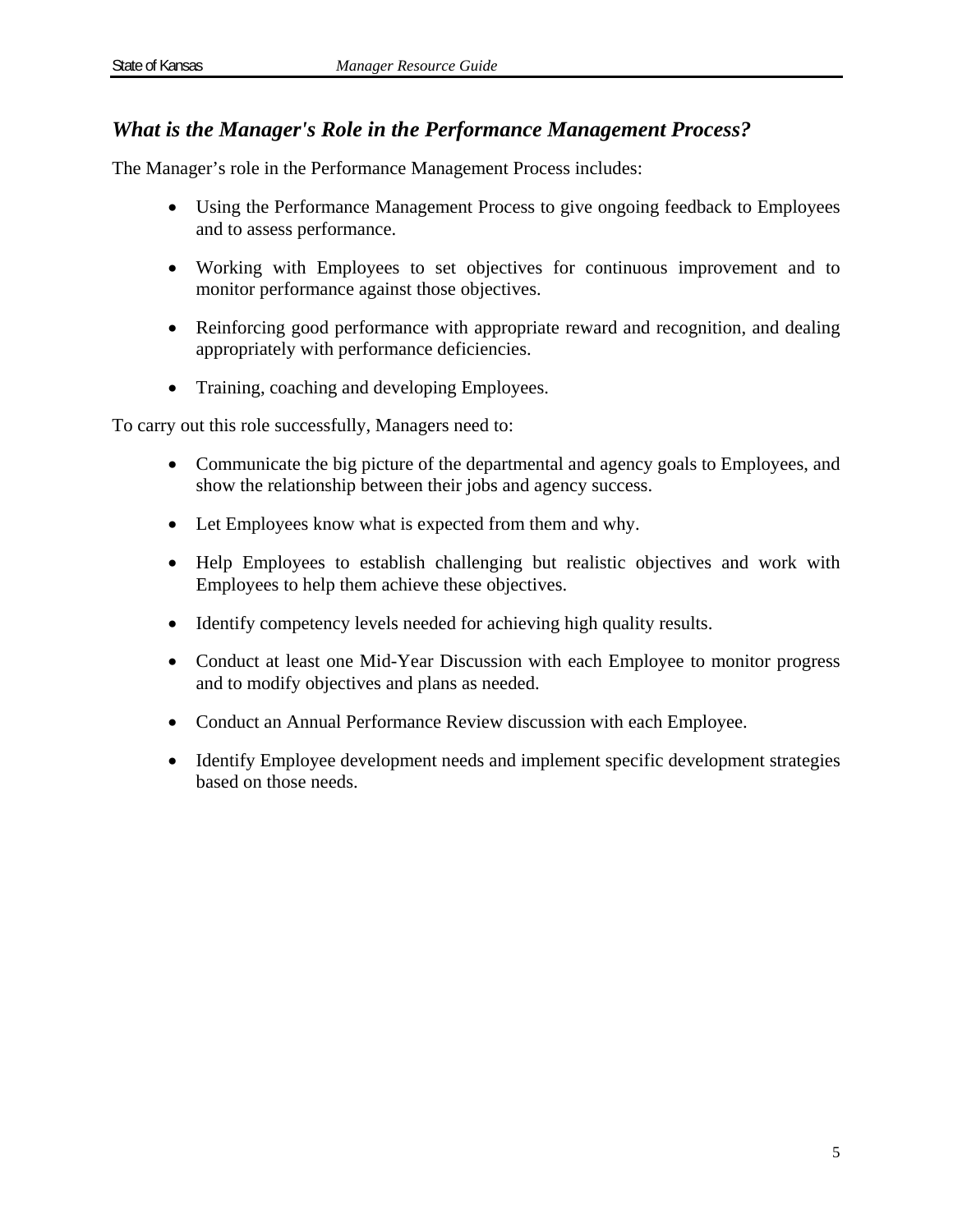### *What is the Employee's Role in the Performance Management Process?*

The Employee must take an active role to achieve performance excellence. The Employee's role includes:

- Initiating challenging but realistic objectives that support State of Kansas' strategy, agency, and department goals.
- Taking responsibility for their own continuous performance improvement and development.
- Creating action plans and following through to achieve objectives.
- Letting their Manager know when they need information, help or advice to meet their objectives.
- Monitoring their own performance by actively soliciting feedback from others.
- Asking their Manager for regular feedback on performance throughout the year and initiating suggestions for improvement.
- Keeping their Manager informed about progress toward accomplishing their objectives and demonstrating competencies.
- Keeping their Manager informed of any problems or potential problems which may impact their ability to perform up to expectations.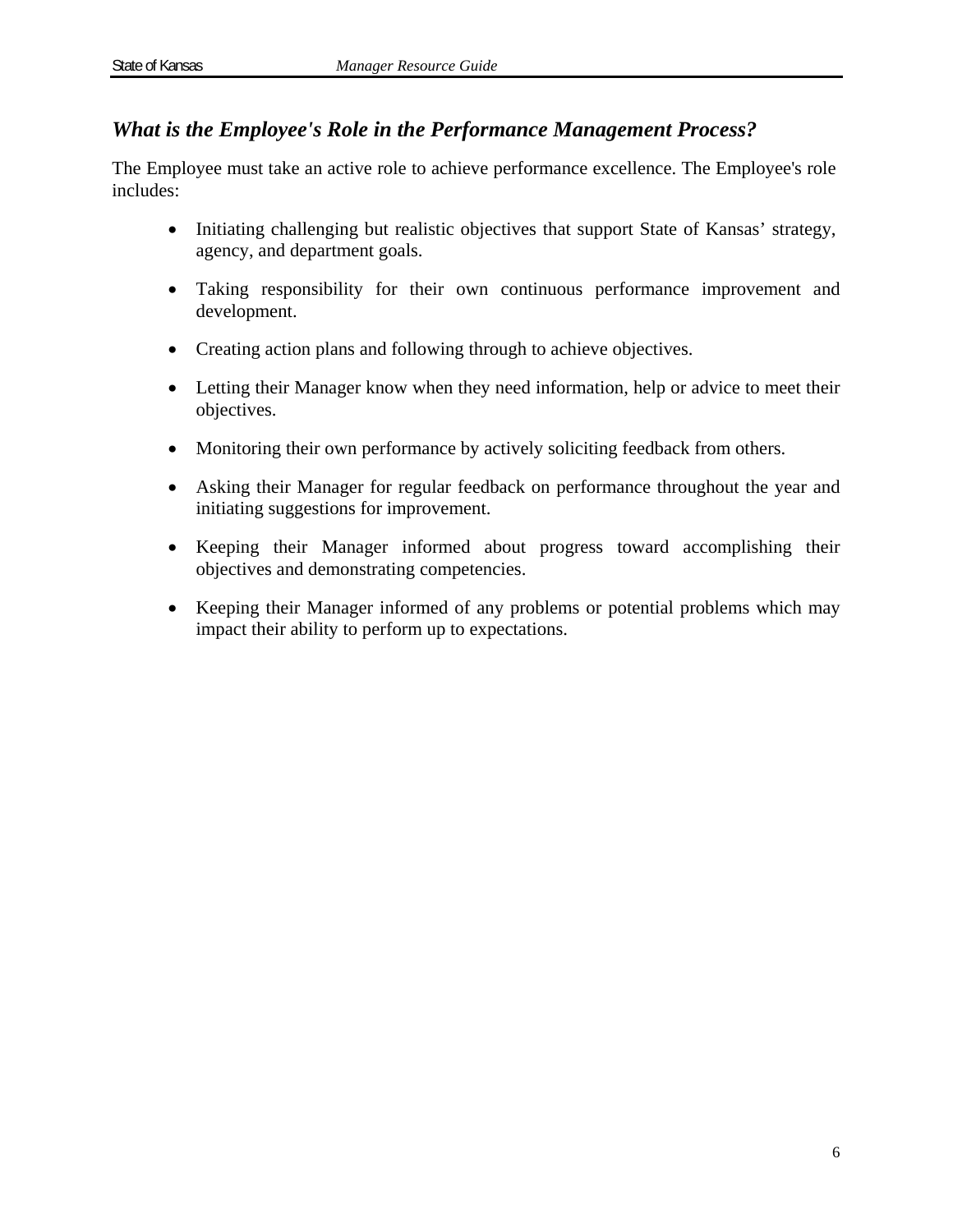# **PHASE I: PLANNING PERFORMANCE**

### *What is Performance Planning?*

Performance Planning is a process of jointly planning the performance objectives for the upcoming year. This section of the Resource Guide will help Managers prepare and conduct the Performance Planning discussions to:

- Discuss major responsibilities and develop objectives with Employees.
- Identify competencies Employees can use to perform responsibilities effectively and to achieve objectives.

### *Overview of Steps in Performance Planning*

Individual Performance Planning includes the following steps:

- **1. The Manager prepares his/her objectives** based on his/her agency goals for the year. Ideally, these will be derived from the broader agency objectives.
- **2. The Employee writes 3-5 objectives** based on agency goals and developmental opportunities identified in the previous year.
- **3. The Employee and the Manager meet to review and finalize the objectives** that will best contribute to enhanced personal and agency effectiveness.

### *What is the Performance Planning Discussion?*

The Performance Planning Discussion is a meeting at the beginning of the Performance Cycle in which the Manager and the Employee:

- Discuss the Employee's major accountabilities, and jointly agree on objectives.
- Review the competencies against which performance will be measured.

### *Importance of the Performance Planning Discussion*

This discussion will help the Manager and the Employee to:

- Integrate the agency's objectives with the Employee's objectives.
- Mutually agree upon specific objectives and expected results.
- Discuss and agree on challenging, yet realistic objectives.
- Identify the competencies which will be particularly critical in achieving these objectives.
- Discuss action plans and next steps needed to accomplish objectives and to demonstrate competencies.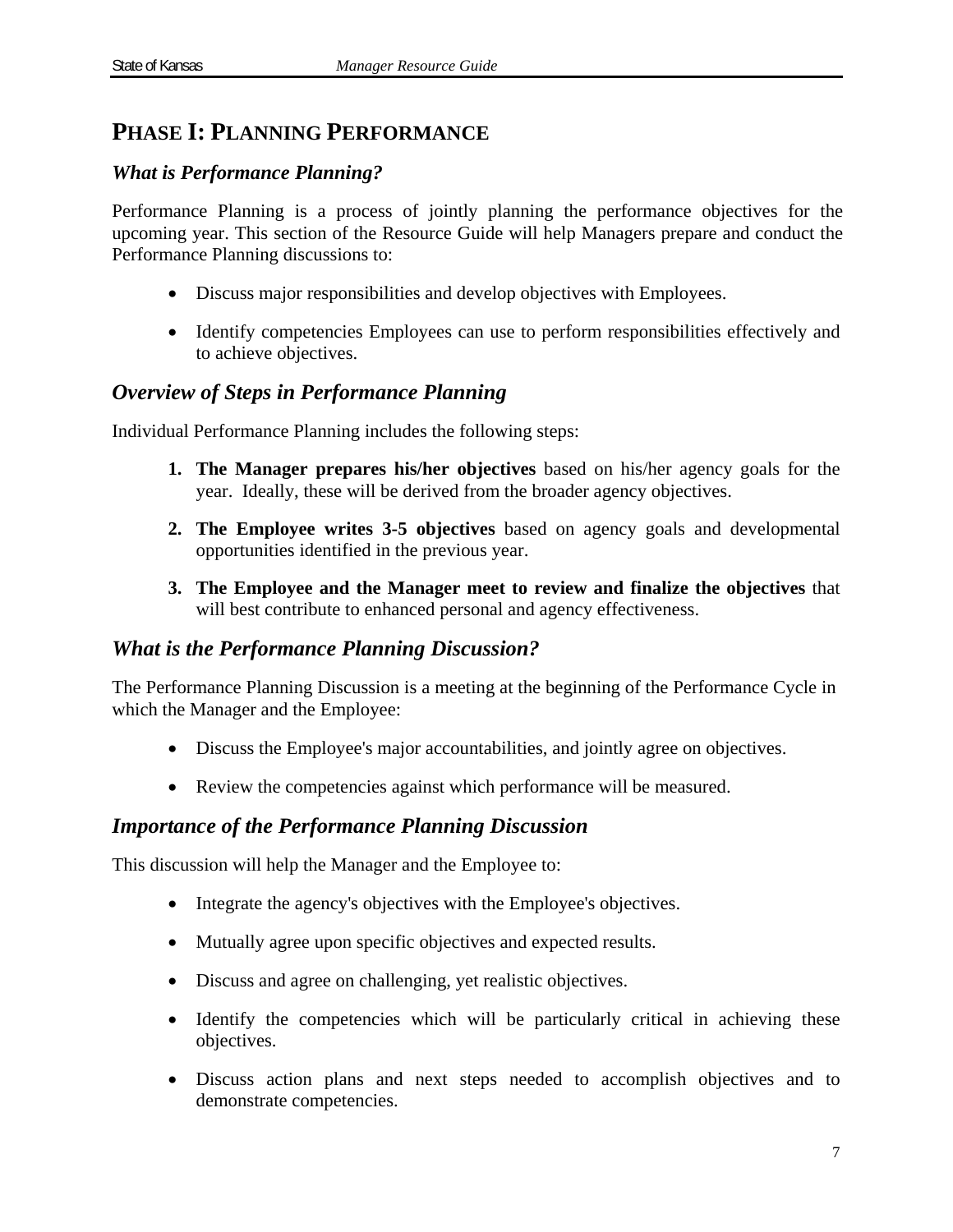### *Summary of Performance Planning*

- Tie Employee's objectives to the objectives of the agency.
- Encourage the Employee to develop his/her own goals.
- Gather information so the objectives are set at the appropriate difficulty level.
- Develop specific, measurable objectives that are challenging yet realistic. Use quantitative and/or qualitative measures where helpful.
- Discuss how demonstration of competencies will contribute to meeting objectives.
- Agree, up front, on the criteria for successful achievement of objectives.
- Discuss specifically which competencies the Employee will need to demonstrate to achieve objectives.
- Ask Employees to suggest action plans for achieving objectives.
- Set Mid-Year Discussion meeting date to discuss progress on objectives. Remember the importance of ongoing, informal coaching.
- Set objectives to improve future performance. Be overly critical of the Employee's
- Let the Employee know that objectives can be revised if the circumstances change and if critical goals are no longer reasonable or relevant given changing business circumstances.

### **Do Don't**

- Set objectives without looking at the "big picture".
- Develop objectives for the Employee without any discussion.
- Set objectives that are too easy or too difficult under the circumstances.
- Develop general or vague objectives.
- View competencies as unrelated to the achievement of objectives.
- Assume the Employee can read your mind or know what is important to you.
- Ignore the "how" of achieving objectives.
- Neglect to discuss steps and resources needed to achieve complex objectives.
- Assume that you can set objectives and forget about them until the end of the review cycle.
- past performance when setting objectives.
- View objectives as cast in bronze!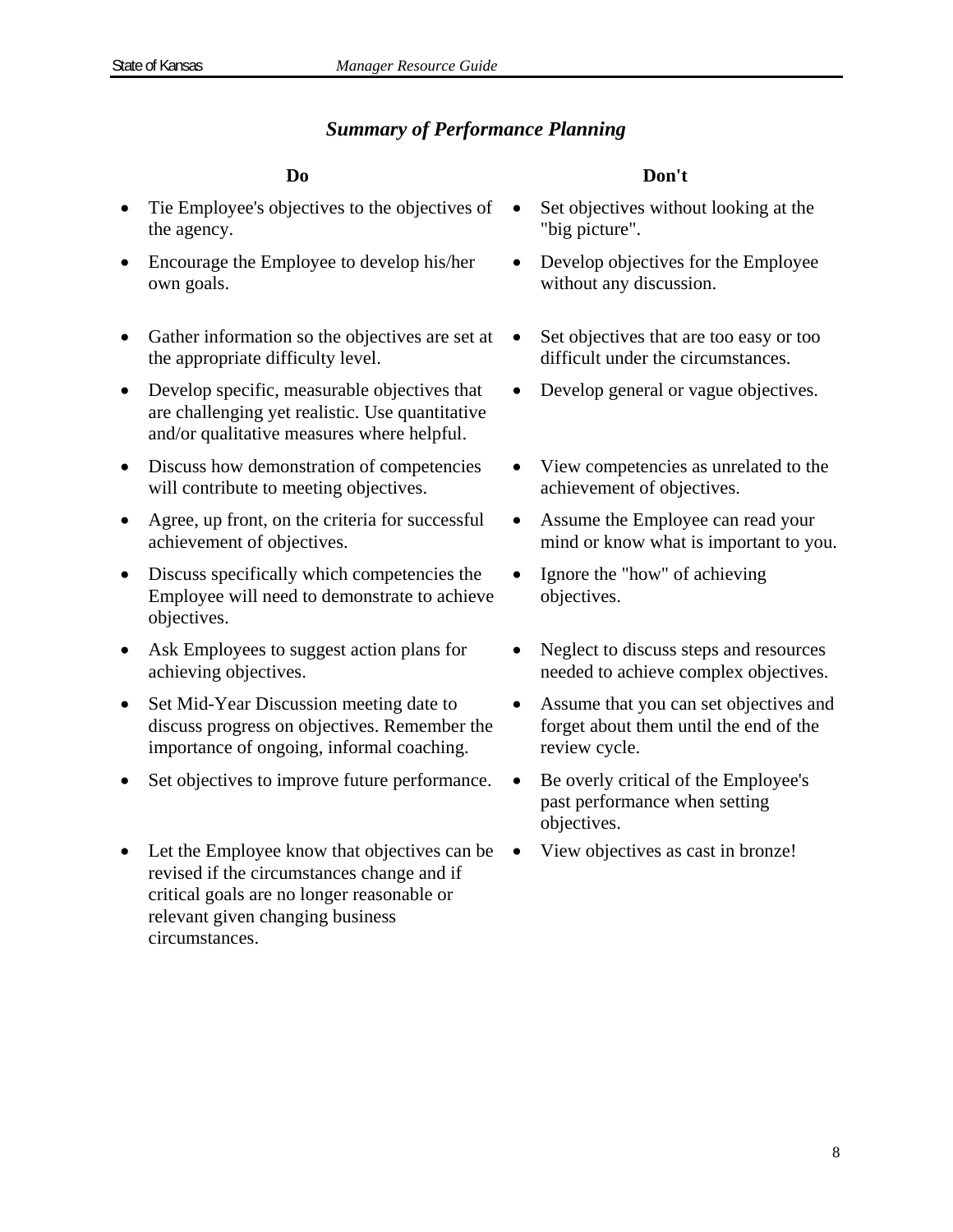# **PHASE II: COACHING PERFORMANCE**

# *What is Performance Coaching?*

Performance Coaching provides both formal and informal opportunities for the Employee and the Manager to discuss progress against objectives, review demonstration of competencies and determine if any objectives should be modified before the final review at the end of the performance management cycle.

This section of the Resource Guide will help Managers to provide both informal and formal performance coaching to Employees throughout the year.

Coaching is one of the most important managerial skills for improving performance results and for motivating and developing Employees. Coaching discussions:

- Clarify the Manager's expectations.
- Reinforce positive results and effective demonstration of competencies.
- Identify adjustments needed to achieve objectives and to effectively demonstrate competencies.
- Ensure the continued development of the Employee.
- Renew the Manager and Employee partnership to achieve results.

### *Guidelines for Effective Coaching*

Consider the following guidelines for effective coaching:

- Conduct discussions as needed throughout the year. Do not wait for the Mid-Year Discussion to discuss how an Employee is doing.
- Remember that either the Manager or the Employee may initiate coaching discussions at any time during the year.
- Use every opportunity to give timely, specific feedback. Generally, Employees are accepting of constructive criticism.
- Remember to coach employees on **both** the Objectives ("what") and the Competencies ("how").
- Continue to define and discuss requirements that are mutually acceptable to the Employee and the Manager.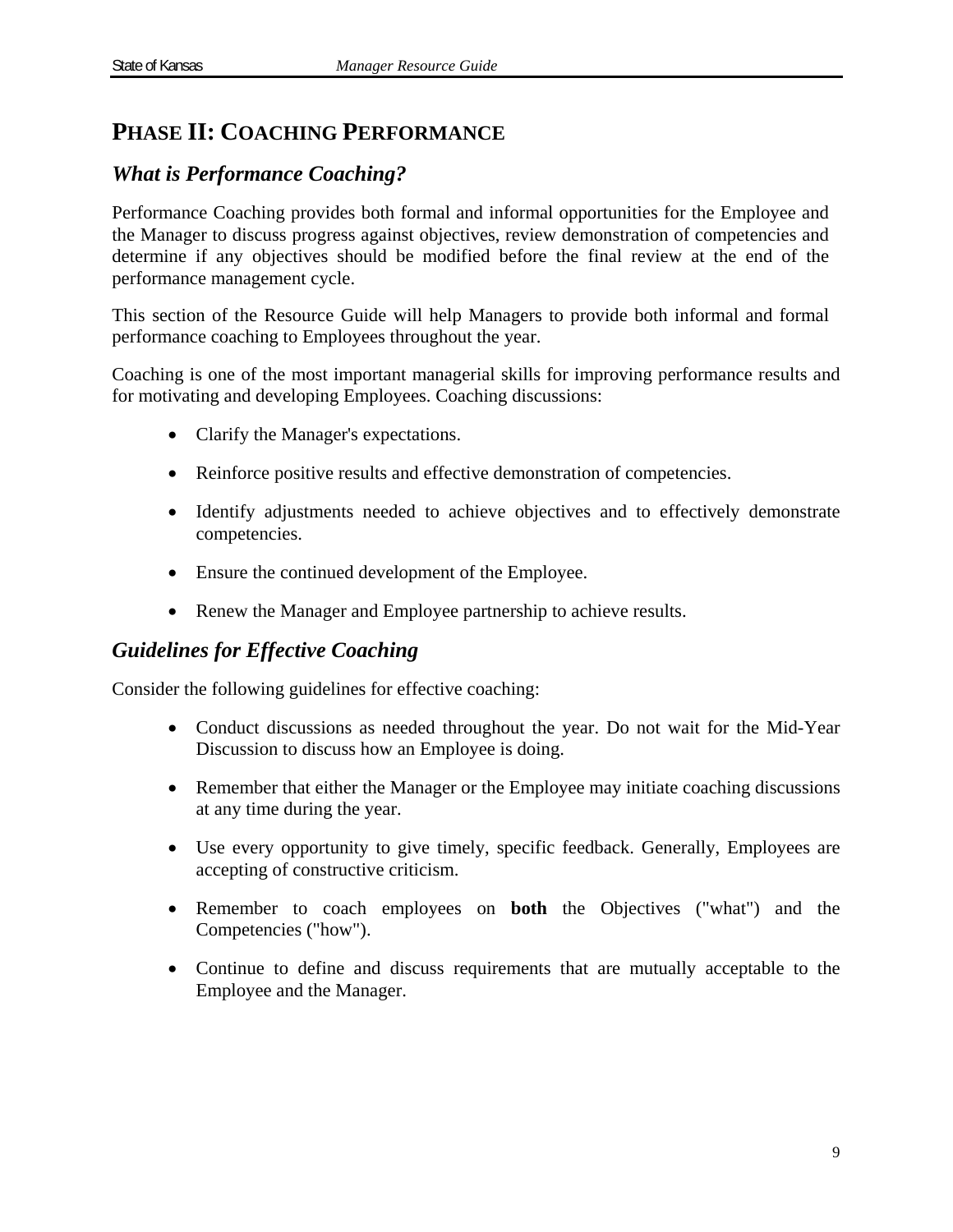# *Guidelines for Providing Recognition*

Consider the following guidelines for providing recognition:

- Remember that recognition reinforces and rewards successful past performance and encourages continued successful performance in future.
- Recognition must be sincere, specific and earned.
- Recognition builds Employees' confidence, acting as a powerful motivator.

Provide recognition when an Employee:

- Has achieved a critical goal.
- Has made substantial progress toward achieving a complex or long term critical goal.
- Effectively demonstrates specific competencies.

### *Steps for Providing Recognition*

Use the following steps to provide recognition:

- **1. Describe the situation.**
- Make a general reference. For example, "You made a very effective presentation to the customer."
- **2. Describe specifically what the Employee did that made performance results or demonstration of competencies effective.**
- For example, "You demonstrated Customer Service when you anticipated and responded emphatically to the customer's objection. You listened by paraphrasing effectively and by then emphasizing how this process would benefit the customer."
- **3. Describe the positive impact of the Employee's performance.**
- State how the Employee's performance positively impacted: his/her achievement of objectives, demonstration of competencies, and people's perceptions of the Employee.
- For example, "Based on your effective presentation, we were able to gain the support of the team to move forward on the project."

# *Characteristics of Feedback for Improving/Developing Performance*

Feedback for improving/developing performance identifies **what** needs to be improved or developed, **why** it is important to do so and **how** to do it. Effective feedback is:

 **Prompt,** rather than delayed. Don't wait three months to discuss what needs to be done differently.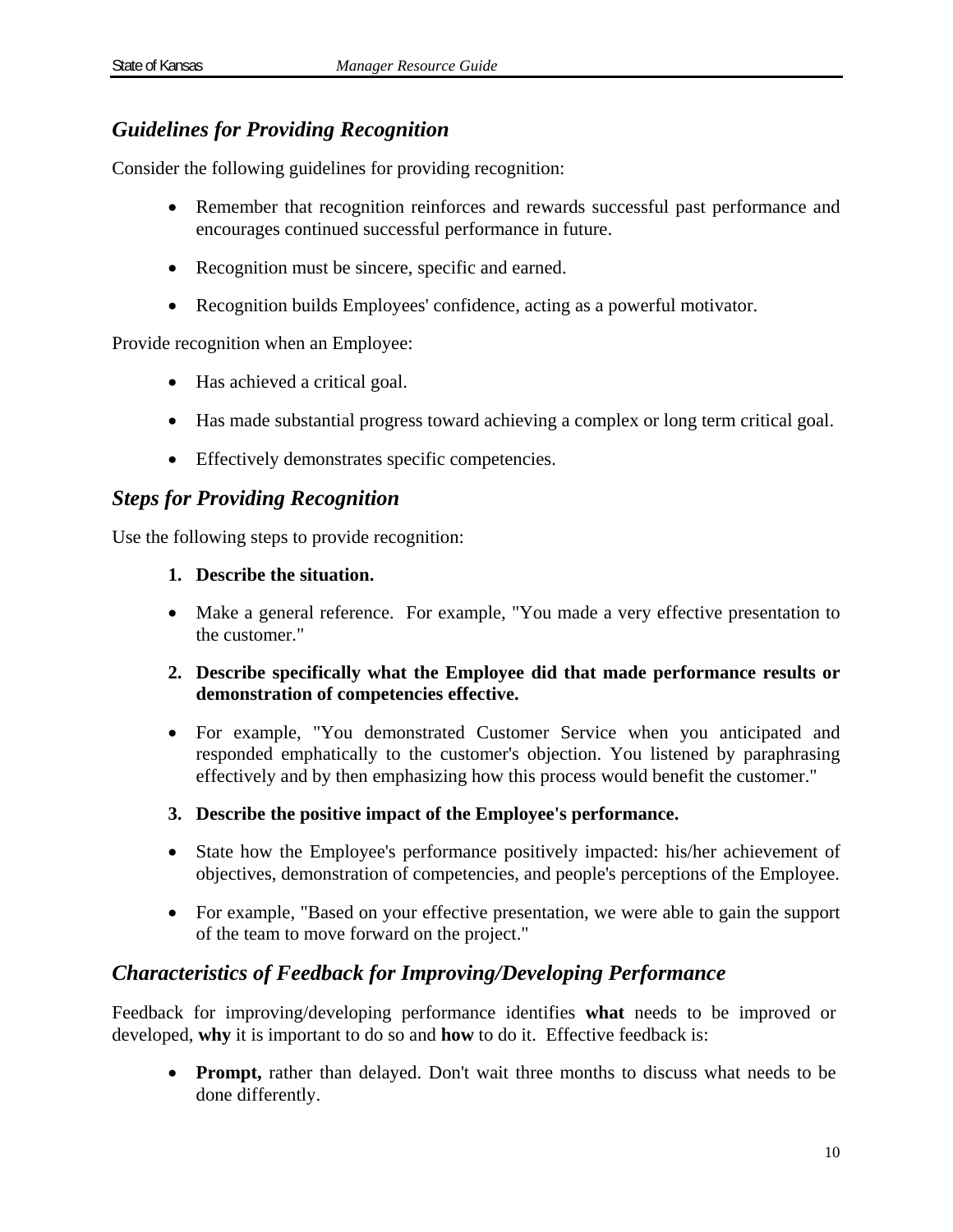- **Focused** on important issues. Discuss one or two things that would really improve the Employee's performance. Don't overwhelm the Employee so he/she feels that you are overly critical or that he/she is totally ineffective.
- **Two way,** rather than one-way. Get the Employee's perception of his/her strengths and areas that need improvement. Performance improvement involves two-way discussion, not a lecture.
- **Descriptive,** rather than judgmental. Discuss behaviors related to the job. Avoid discussing personality traits. Say, "You interrupted Bob three times during our discussion," not "You're rude."
- **Specific,** rather than general. Say, "If you presented your findings at the quarterly meeting, you'd gain visibility with upper management," not "Upper management is unaware of your abilities."
- **Helpful,** rather than destructive. Don't give feedback when you're angry, even if you were very concerned about the Employee's performance when you observed him/her. Wait an hour or, if necessary, a day. Think about what you'll say and how you'll say it. Present your feedback in a constructive way that is likely to enhance future performance.
- **Focused** on problem solving and developing for the future. Don't blame for the past or ignore opportunities for future development. The idea is to identify specific things the Employee can do differently.
- **Developmental,** rather than remedial. Every job can be performed better. Even a very effective Employee can enhance his/her skills. Everyone benefits from ongoing, periodic coaching. It should not be reserved for poor performers.

# *Pitfalls to Avoid When Giving Feedback*

The following is a list of pitfalls that may arise during a feedback session:

- Feedback receivers may fear that there is *more to the message* than what is said. Be sensitive to how you believe the Employee is responding to the feedback.
- Most of the time, both the Manager and the Employee *treat feedback as a management responsibility*. Employees tend to detect problems that are occurring, but rationalize their own role and responsibility. Thoughts such as "It's my Manager's job to fix this" help individuals avoid analyzing, discussing or eliminating problems. *In reality*, it is the **joint responsibility** of both parties. Feedback should be solicited by the Employee as well as volunteered by the Manager to help maximize performance.
- Managers and Employees often *avoid and ignore talking about problems* until the problems get so big or have gone on for so long that they become crises. When the discussion finally occurs, it is often too late for effective problem solving, and the discussion itself usually is charged with defensiveness, blaming, and helplessness.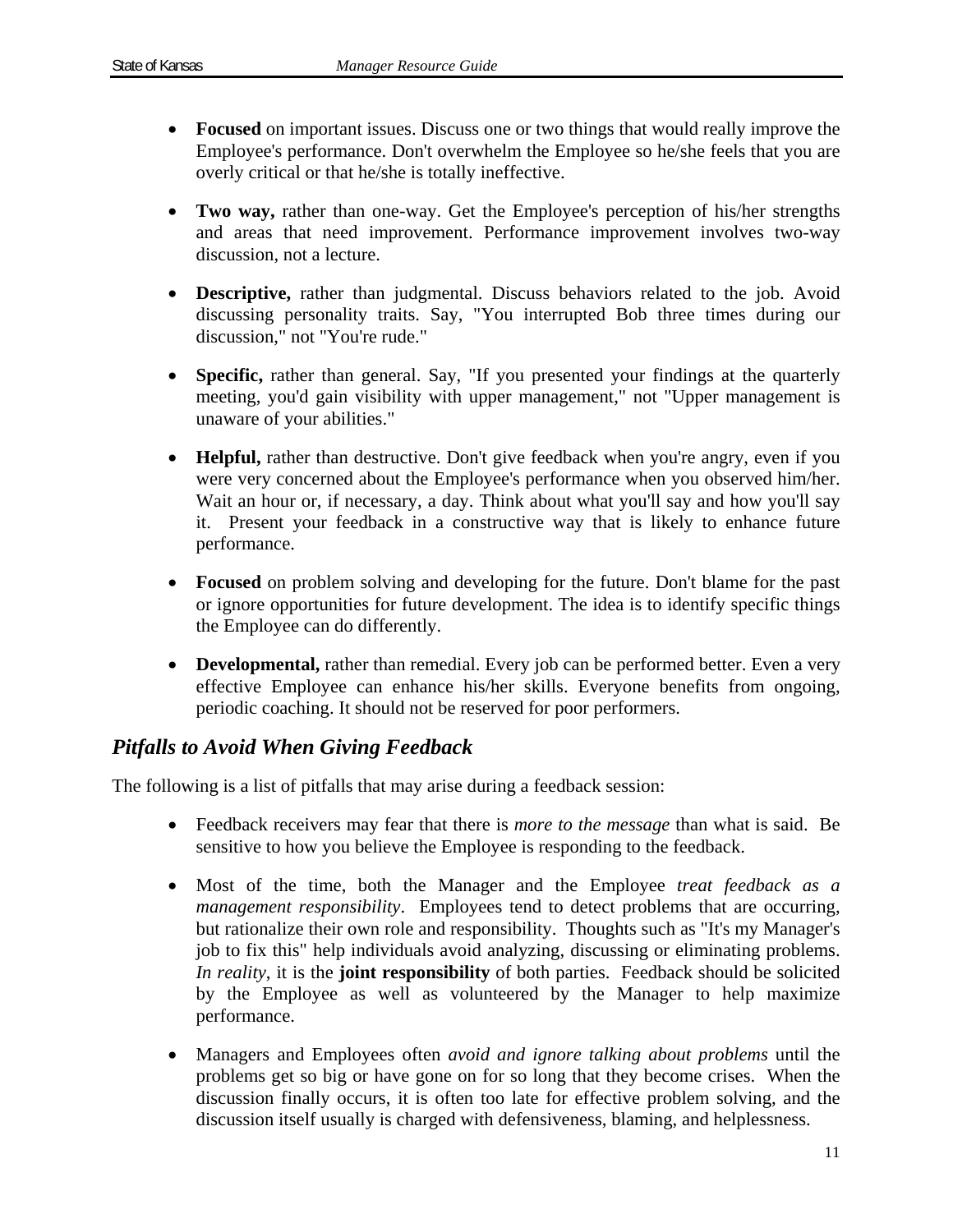- Often Managers legislate improvements in performance *without involving the Employee in the action planning* or without assuring that the Employee commits to real action. If the Employee doesn't personally commit to changing his/her behavior, even the best action plans are useless. If the Employee lacks the skills and/or support to implement the action plan, it is a waste of time.
- Often development plans are designed as though *everyone had the same learning style*. Some people learn faster on the job; others learn through reading, attending courses and workshops, or watching role models. Make an effort to understand the Employee's preferred learning style.

### *What is the Mid-Year Discussion?*

The Mid-Year Discussion is a more formal opportunity for the Employee and the Manager to: discuss progress against objectives; discuss demonstration of particular competencies; and identify if any changes need to be made to objectives.

### *Importance of the Mid-Year Discussion*

The Mid-Year Discussion provides a valuable opportunity for: coaching, problem solving, and updating objectives. By discussing actual results to date versus objectives, the Manager and the Employee can:

- Identify performance results that are on or above target. This approach enables Managers to provide recognition to encourage continued strong performance.
- Identify performance results that are "below target" and develop plans for improving performance. By identifying and correcting performance problems as they occur, Managers will avoid surprises at the Annual Performance Review Discussion.
- Develop plans to accomplish expected results.
- Discuss any competencies that need to be enhanced or demonstrated further to accomplish objectives.
- Identify potential problems that may affect future performance. By planning preventive actions, Managers can often eliminate such problems before they occur.
- Identify what specific help, if any, the Employee needs from you to accomplish his/her objectives.
- Add, change, or delete objectives in response to changes in priorities or business conditions.

The Mid-Year Discussion will be a required part of the Performance Management Process. Remember, the Mid-Year Discussion is not intended to take the place of informal, day-to-day coaching and communication with the Employee.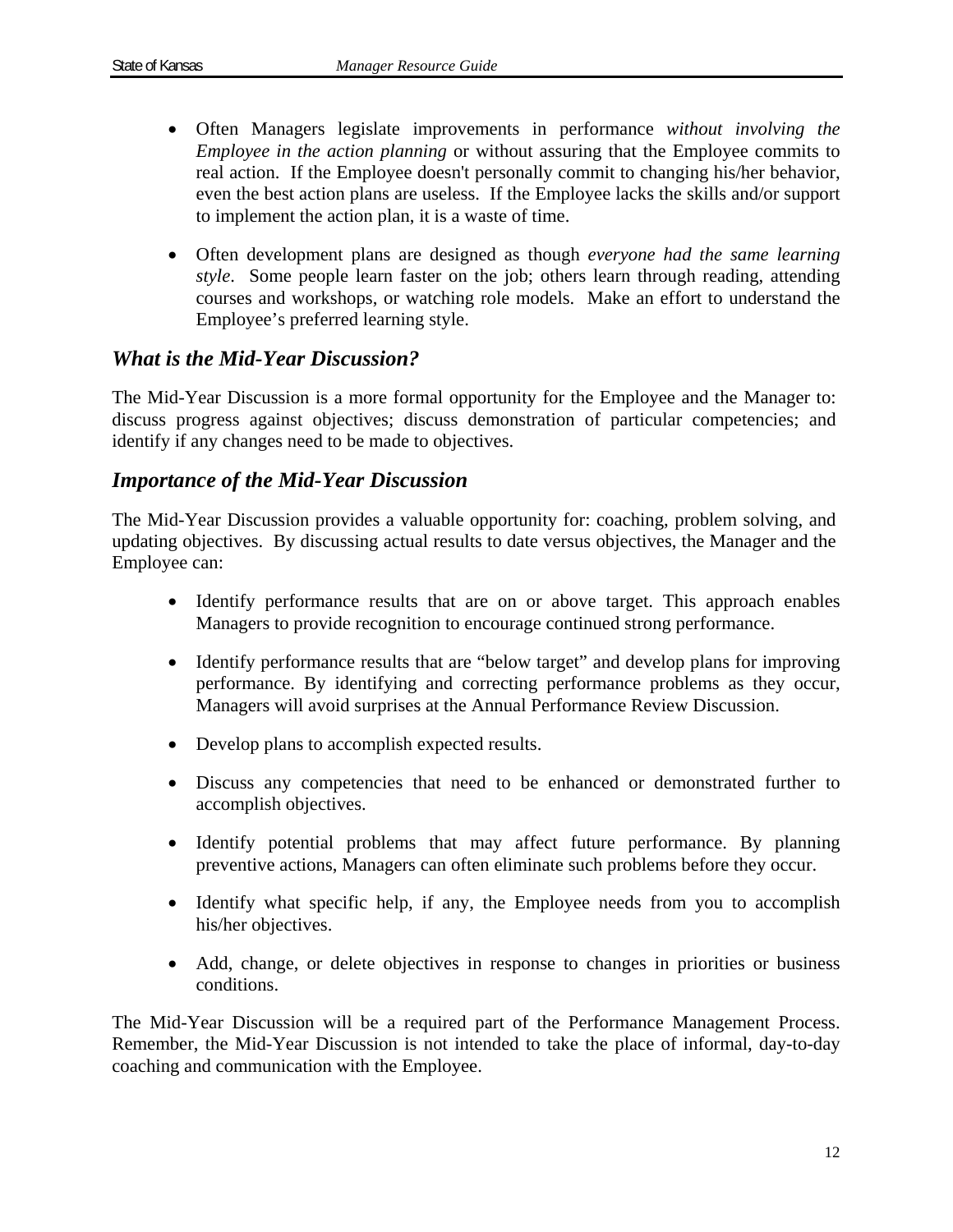# *Guidelines for How Often to Conduct "Update Review Discussions"*

The Manager and the Employee may find it helpful to conduct Update review discussions more frequently.

Consider scheduling more frequent reviews when:

- The Employee is new to the job.
- The workload has increased.
- The work has changed.
- Priorities in the agency or department need to change.
- The Employee has a performance problem.
- The Employee needs or requests more guidance from the Manager.

### *Preparing for the Mid-Year Discussion*

Thorough preparation is a must for discussing the Employee's progress against achievement of objectives and demonstration of competencies. The Manager should:

### **1. Schedule the meeting and ask the Employee to prepare by:**

- Reviewing his/her results against objectives and job responsibilities.
- Determining if the results on each critical goal meet, exceed, or are below the agreed upon expectations.
- Identifying the cause and possible solutions for any below target results.
- Identifying plans for accomplishing objectives for the remainder of the year.
- Identifying any objectives that need to be added or updated to reflect changes in business priorities.

### **2. Review relevant performance data and information:**

- From "customers", both internal and external.
- On the Employee's results against each objective.
- On the Employee's demonstration of competencies.
- On conditions affecting the Employee's performance.
- On changes in business priorities which may require objectives to be added or revised.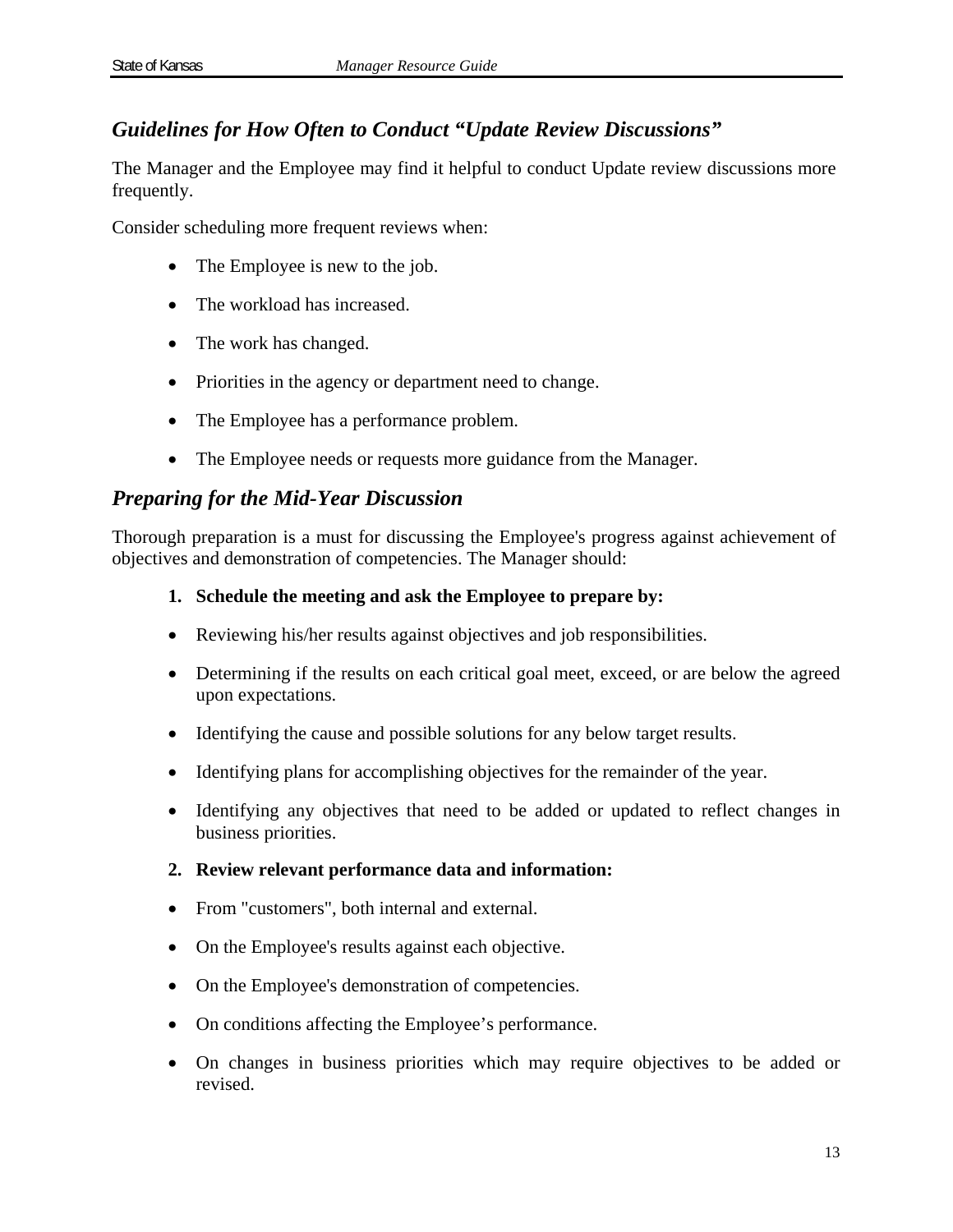### **3. Identify the Employee's improvement or development needs.**

• What could he/she do to make an even greater contribution to the goals of the agency or the goals of the department?

### *Steps for Conducting the Mid-Year Discussion*

The following steps will help Managers conduct the Mid-Year Discussion:

### **1. Set the stage**

- Thank the Employee for preparing for the discussion.
- Review the importance of the discussion for monitoring progress toward achieving objectives**,** demonstrating competencies, and for modifying objectives, if needed.
- Review the agenda.
- **2. Ask the Employee to review his/her perception of progress on each objective.**
- Share your perception of progress.
- Discuss similarities and differences in perceptions.
- Provide recognition for on or above target performance results.
- If any performance results are below target, develop specific next steps for improving performance.

### **3. Ask the Employee to discuss how the use of particular competencies is contributing to the achievement of performance results.**

- Share your perception of the employee's demonstration of competencies.
- Provide recognition for effective demonstration of competencies.
- Discuss specific ways the Employee could demonstrate competencies to further enhance performance results.
- **4. Determine if any objectives should be modified.**
- Document any changes.
- **5. Summarize the discussion and offer ongoing support.**
- Discuss plans/next steps for achieving objectives and demonstrating competencies for the remainder of the year.
- Discuss any other questions or concerns related to performance or development that you or the Employee want to discuss.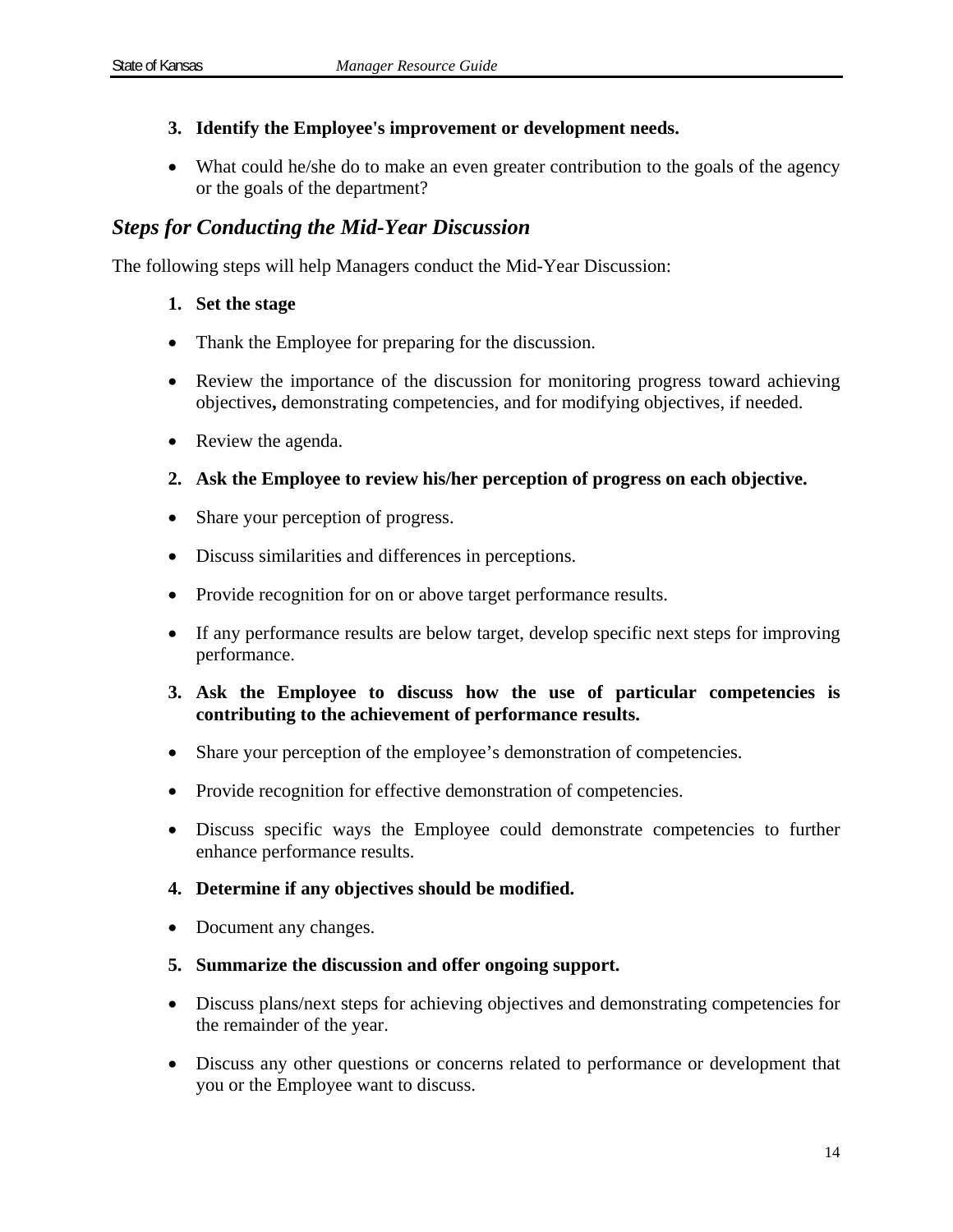- Encourage the Employee to come to you any time he/she has questions about performance or needs advice to achieve his/her objectives.
- Express confidence in the Employee's ability to contribute to the overall success of the agency.

### *Tips for Observing and Documenting Behaviors*

- 1. Be thoroughly familiar with the competencies and objectives that are to be evaluated during the performance appraisal period.
- 2. Keep a record of critical incidents related to objectives and competencies, and include:
- **Context**: when, where, etc.
- **Action:** what the Employee did or didn't do
- **Outcome**: the result or impact of the action or inaction
- 3. Be as specific as possible in presenting behaviors. Avoid general words such as "good" or "fine."
- 4. Be careful not to allow what you have seen in one situation influence your observations of other situations.
- 5. Document both the presence and absence of desired behaviors.
- 6. Solicit feedback from others who work closely with the Employee.
- 7. Watch your own behavior; be careful about inferences.
- 8. Document your observations immediately following the incidents, not long after the fact. You do not want to find yourself in the position of having to remember or recreate events at the time of the meeting.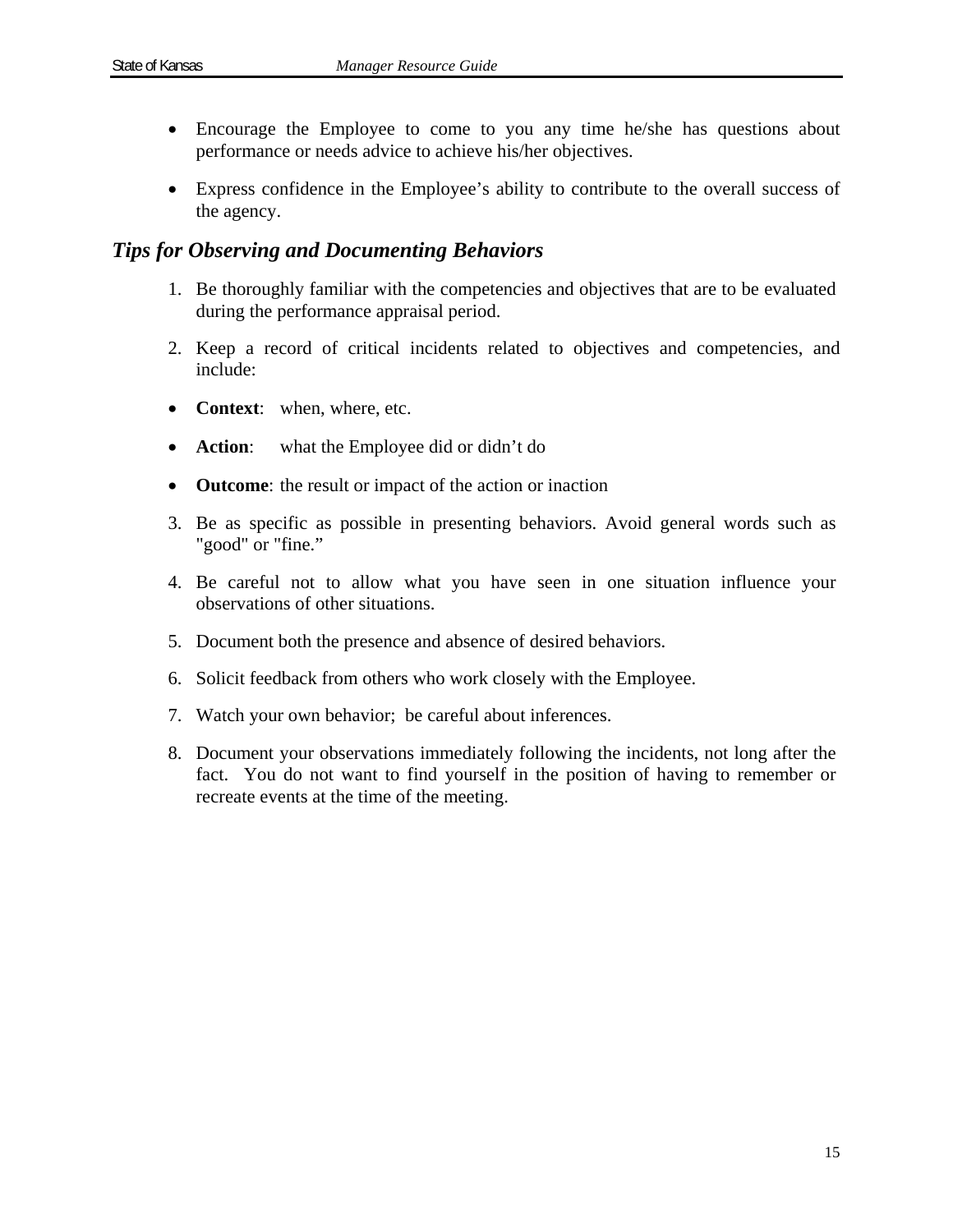### *Summary of Performance Coaching*

- Conduct informal day-to-day coaching discussions as needed in addition to conducting the Mid-Year Discussion.
- Take time before the Mid-Year Discussion to review performance data to assess the Employee's results and how he/she achieved those results.
- Ask the Employee to review performance data to prepare for the discussion.
- Establish a positive tone and climate. Put the Employee on the defensive.
- Listen to the Employee's viewpoints. Discount Employees' perceptions or
- Remember to provide recognition for results that are on or above target.
- 
- Encourage an open dialogue. Get the Employee involved. Listen by paraphrasing, asking open questions, and empathizing. Ask for the Employee's ideas on enhancing results.
- Set specific next steps for improving performance on below target results and for continuing to develop the Employee.
- Focus on enhancing future performance.
- Review results achieved and plans to accomplish results for the remainder of the year.

### **Do Don't**

- Use the Mid-Year Discussion as the only time for coaching the Employee.
- Forget that preparation is a must for success.
- Fail to encourage Employees to self-assess their results and to take an active role in performance management.
- 
- minimize concerns.
- Focus on one negative performance situation and forget about the positive ones.
- Revise objectives as needed. Ignore changed business needs/priorities.
	- Talk at the Employee and give lots of "If I were you" advice that implies "My way is the only way."
	- Sidestep problems. Remember that continuous improvement is our goal at the State of Kansas.
	- Blame the Employee for past performance.
	- Ignore performance plans for the remainder of the year.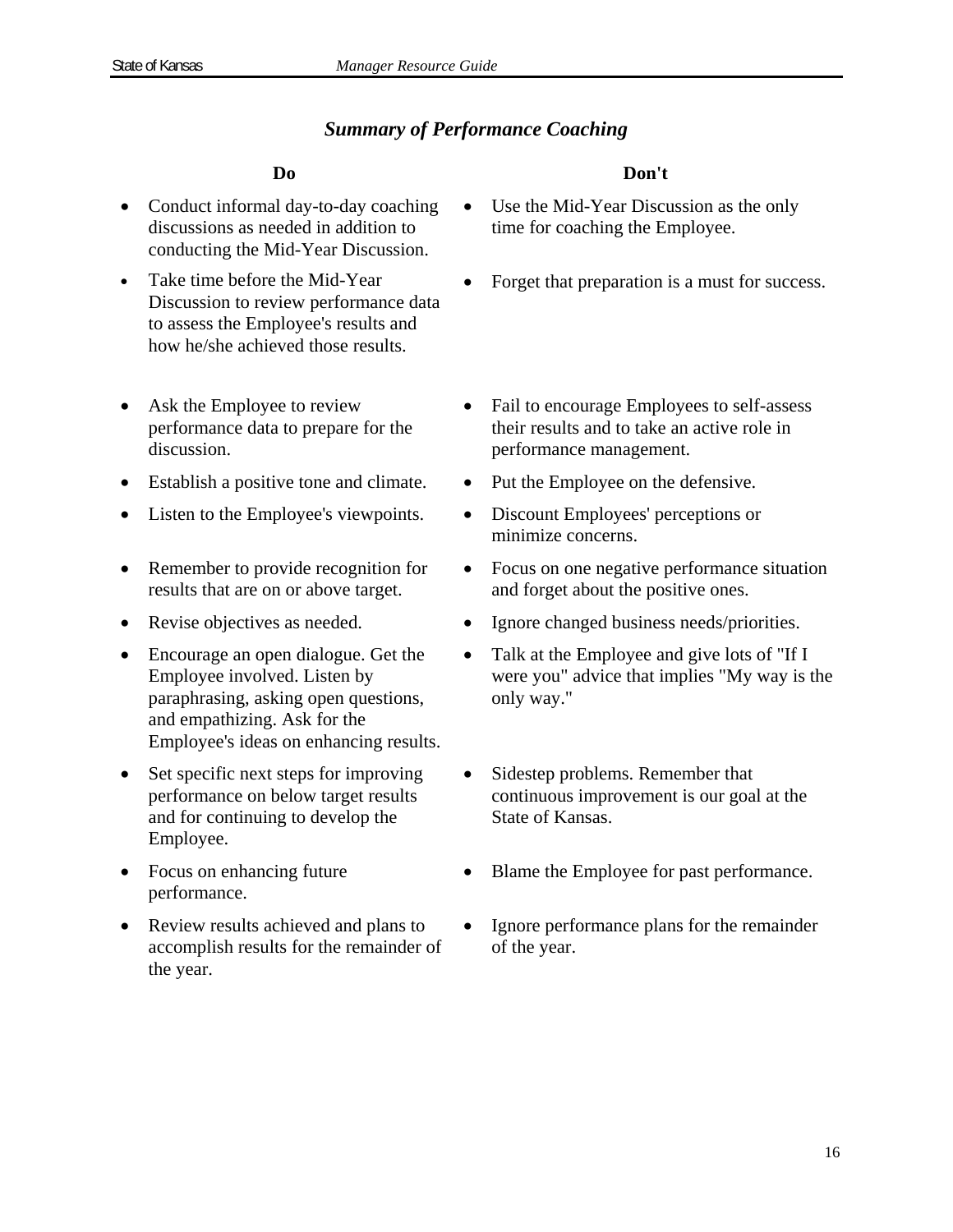# **PHASE III: REVIEWING PERFORMANCE**

### *What is Performance Review?*

The Annual Performance Review is an assessment of the Employee's overall performance for the year.

This Section of the Resource Guide will help Managers to:

- Assess performance and complete the **Performance Review** form by:
	- Assessing the results on each objective.
	- Assessing performance on each Competency.
	- Determining the Overall Rating.
- Conduct an Annual Performance Review Discussion with the Employee.

### *Overview of Steps in Performance Review*

### **1. Preparing for the Performance Review**

• The Manager sets a review time and date with the Employee and gives the Employee suggestions on how to prepare for the Annual Performance Review discussion. The Manager and the Employee jointly determine who else is knowledgeable about the Employee's performance (e.g., project team members, internal/external customers, etc.).

### **2. Gathering Input from Others**

The Manager:

 Solicits input on the Employee's performance from project team members, internal/external customers, etc.

### **3. Completing the Performance Review Form**

The Manager:

- Considers input on the Employee's performance from others (e.g., project team members, internal/external customers, etc.).
- Assesses the Employee's results on each objective.
- Assesses the Employee's performance on each Competency.

Don't wait until the end of the year to discuss the Employee's performance results and development needs with *your* Manager. Throughout the year, keep *your* Manager informed to avoid surprises and major disagreements which could delay the approval process.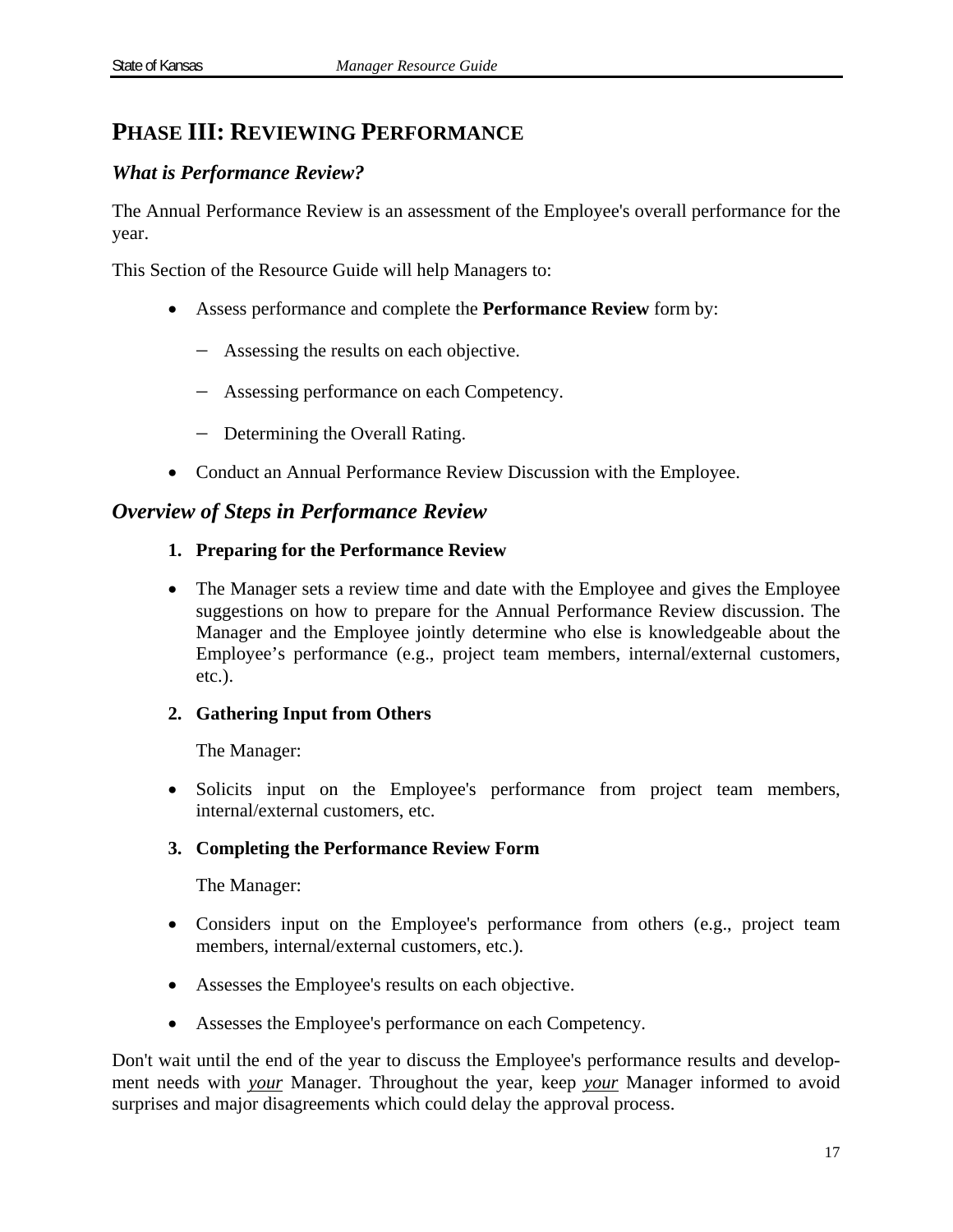### **4. Conducting the Annual Performance Review Discussion with the Employee**

The Manager:

Discusses performance results and demonstration of competencies. Identifies obstacles beyond the Employee's control and how to handle them in the future.

- Explains the ratings.
- Discusses development if appropriate.
- Secures all required signatures.

### *What is the Annual Performance Review Discussion?*

The Annual Performance Review Discussion is a face-to-face meeting between the Manager and the Employee at the end of the performance period between October  $1<sup>st</sup>$  and December 31st. Its focus is on assessment of past results and development in the future.

### *Steps for Conducting the Annual Performance Review Discussion*

Use the following steps to conduct an effective Annual Performance Review Discussion:

- **1. Set the Stage.**
- Create an open, relaxed atmosphere.
- Thank the Employee for preparing.
- Review the purpose of the discussion: to summarize the Employee's performance for the year and to set next steps for continued development in the current job.
- Review the agenda.
- **2. Review how Ratings on objectives was Determined.**
- Discuss how the performance rating on each objective contributed to your overall rating.
- If the Employee's opinion differs from your perception, listen to his/her rationale.
- Be open to changing your assessment if the Employee presents information you did not consider. Otherwise, restate and explain your assessment using specific illustrations.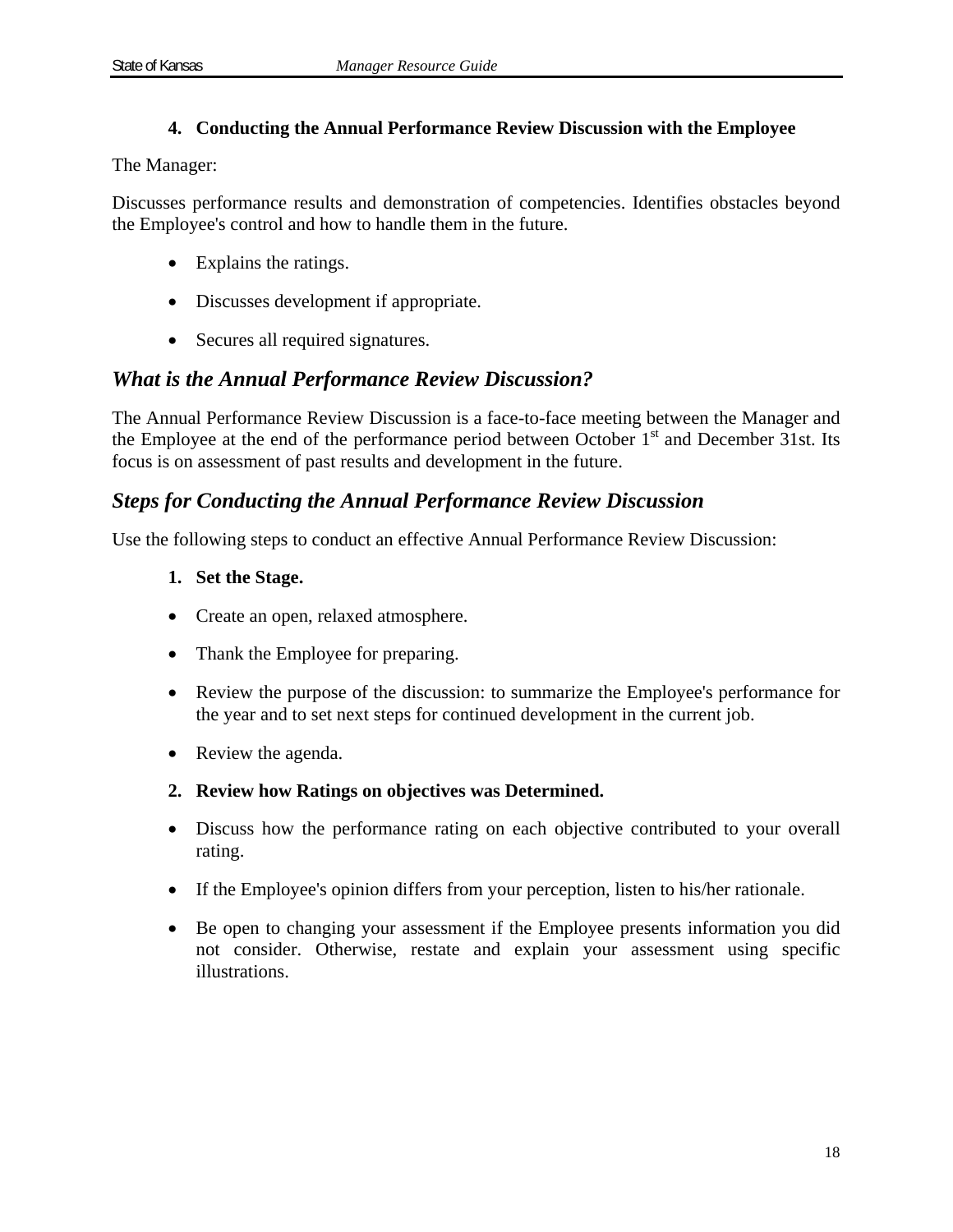### **3. Review how Ratings on competencies was Determined.**

- Discuss how performance on each Competency contributed to or detracted from the accomplishment of objectives.
- Explain your overall assessment on each competency.
- If the Employee's perception differs from yours, listen to his/her rationale.
- Be open to changing your assessment if the Employee presents information you did not consider. Otherwise, restate and explain your assessment using specific illustrations.

### **4. Review the Overall Rating.**

- Explain how you determined the Overall Rating based on an overall assessment of performance on objectives and competencies.
- If you feel a significant change in the overall rating is warranted as a result of your discussion with the Employee, explain that the desire for change will be considered and documented.

### **5. Discuss the Employee's Development Plan.**

- Open the discussion by reviewing the overall purpose of the Performance Management Process at the State of Kansas. Emphasize the goal of having a formal process to encourage continuous development.
- Identify the Employee's major strengths in the job. Emphasize the parts that he/she does particularly well, to boost confidence and create a positive atmosphere.
- In a constructive way, identify areas where improvement is needed.
- Identify what additional skills or knowledge would help the Employee perform more effectively. Determine specific action steps for developing those skills and knowledge.
- Agree on a development method that:
	- Appeals to the Employee.
	- Is acceptable to you.
	- Is practical in the agency environment.
	- Makes the best use of time and resources.
	- Is least disruptive to the Employee's and others' work.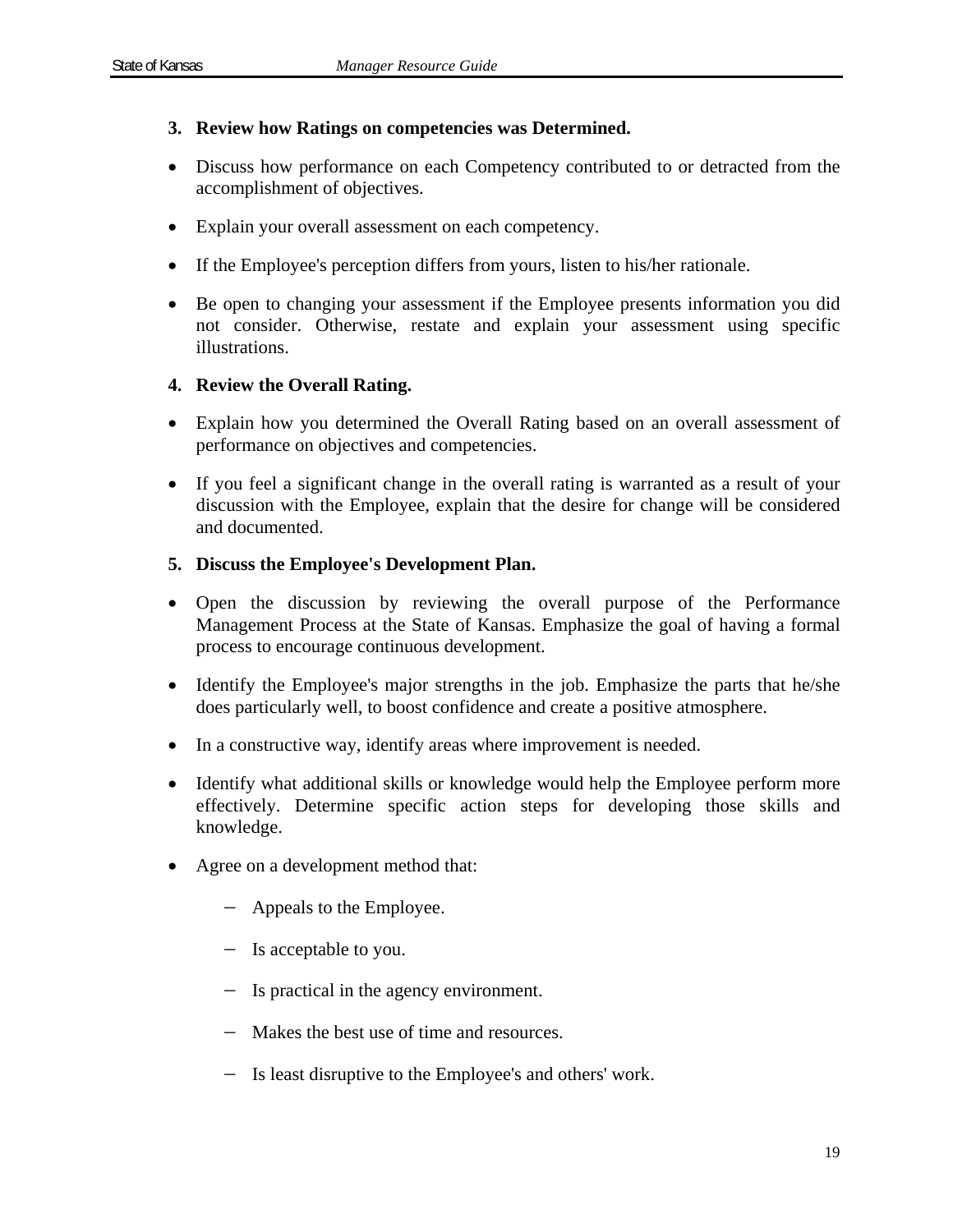- Common development methods include:
	- Coaching.
	- Redesigning parts of the job, or changing its boundaries.
	- Self-development activities.
	- Project assignments or task force participation.
	- Cross-training with another employee/division.
	- Formal training programs.

### **6. Summarize the Discussion and End on a Positive Note.**

- Ask for any questions or the need for further clarification.
- Set next steps, if appropriate (e.g., a date for next year's Performance Planning Discussion).

### *The Performance Ratings at the State of Kansas*

Under the new State of Kansas Performance Management System, there are five separate and distinct performance levels identified:

| Unsatisfactory              | $=$ | Employee is not making contributions expected of an employee in<br>this role.                                  |
|-----------------------------|-----|----------------------------------------------------------------------------------------------------------------|
|                             | $=$ | Employee did not meet expectations on one or more of the<br><b>Essential Requiements.</b>                      |
|                             | $=$ | Immediate improvement is required.                                                                             |
| Needs Improvement           | $=$ | Employee is inconsistent in performance.                                                                       |
|                             | $=$ | Employee sometimes meets expectations and requirements.                                                        |
|                             | $=$ | Continual improvement is required to fully meet expectations.                                                  |
| <b>Meets</b> Expectations   | $=$ | Employee is making meaningful and valuable contributions.                                                      |
|                             | $=$ | Employee has shown consistent and continual performance<br>throughout the review period.                       |
| <b>Exceeds Expectations</b> | $=$ | Employee is making significant contributions and often exceeds<br>requirements and expectations.               |
|                             | $=$ | Employee demonstrates a high level of competency.                                                              |
| Exceptional                 | $=$ | Employee is making outstanding contributions on a continual basis.                                             |
|                             | $=$ | Employee's achievements are clearly distinguishable from solid<br>performers, and are highly valued by others. |
|                             | $=$ | Employee consistently performs at a high level of competency.                                                  |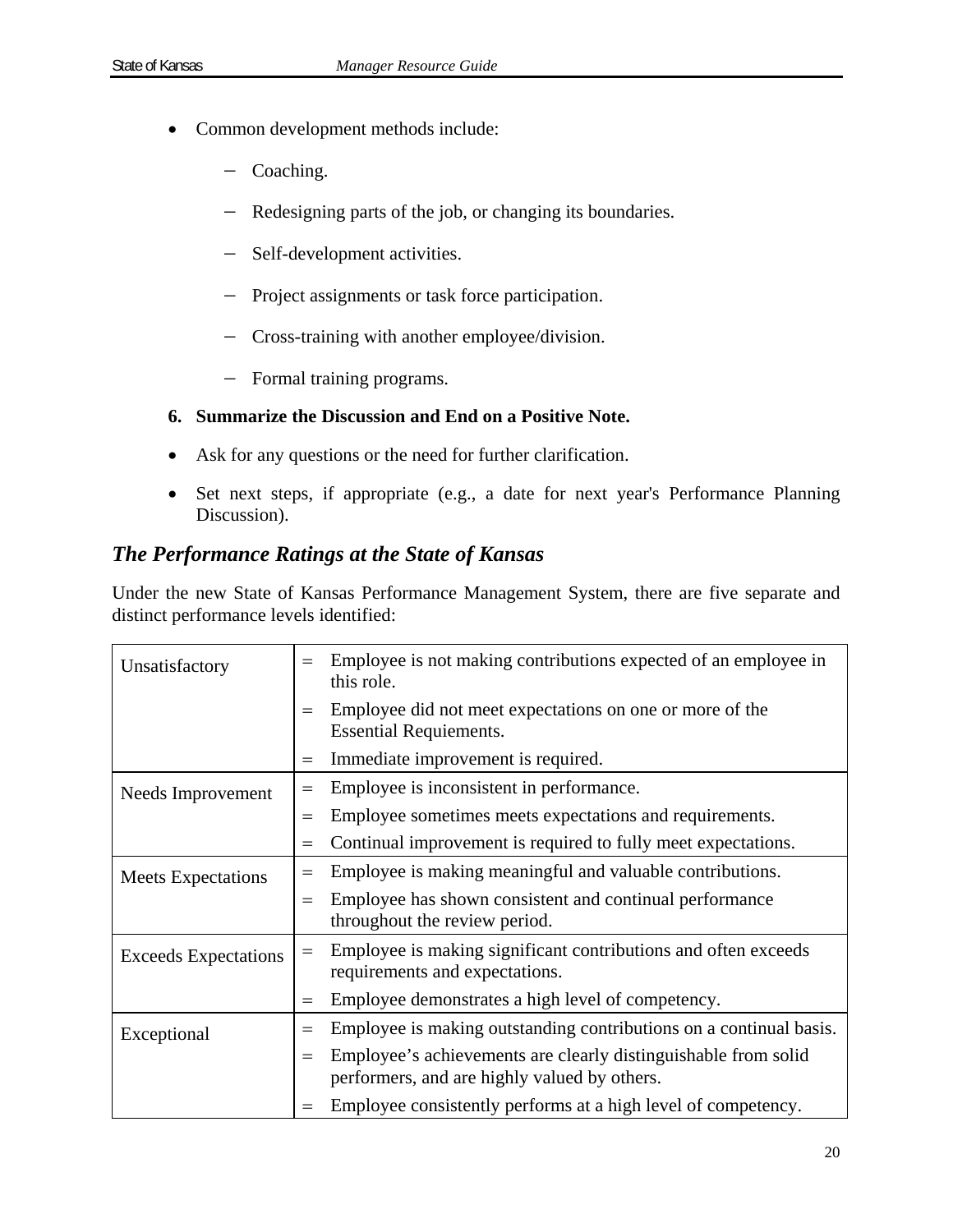# *Guidelines for Determining the Ratings*

Use the following guidelines, along with managerial judgment, to determine ratings.

### **When you assess the Employee's results against each objective, consider:**

- How close the Employee came to meeting the objective.
- External factors, things outside the Employee's control, that impacted his/her results, such as emergencies that pre-empted his/her time, unexpected conditions, or difficulties.
- How challenging the objective was.
- How much help you provided the Employee in accomplishing the objective.
- The impact of the Employee's performance results upon customers, either internal or external to the State of Kansas.
- If the Employee failed to obtain acceptable results on an objective, describe the extent of the gap and hypothesize why it occurred. Explain whether it appears the failure was due to factors within or beyond the Employee's control. Also, mention any coaching discussions and improvement steps to which the Employee previously agreed.
- If the Employee obtained outstanding results on the objective, provide supporting information. For example, by how much did he/she exceed the objective and how did he/she do it?

### **When you assess the Employee's demonstration of competencies, remember to:**

- Observe the Employee in action, and note how his/her behaviors affected the results achieved. Take notes throughout the year on specific behaviors, both positive and negative, that affected results.
- Your documentation will be critical for an effective discussion with the Employee.

Use the complete competency model as your reference in measuring performance.

### *Measurement Pitfalls to be Avoided*

- 1. **The Halo Effect**: allowing one single event (positive or negative) to bias overall perception of performance.
- 2. **Stereotyping:** a pre-supposed assumption about someone without evidence or grounding.
- 3. **The Central Tendency:** lumping all Employees in the same category to avoid conflict; or "averaging" out an Employee's performance.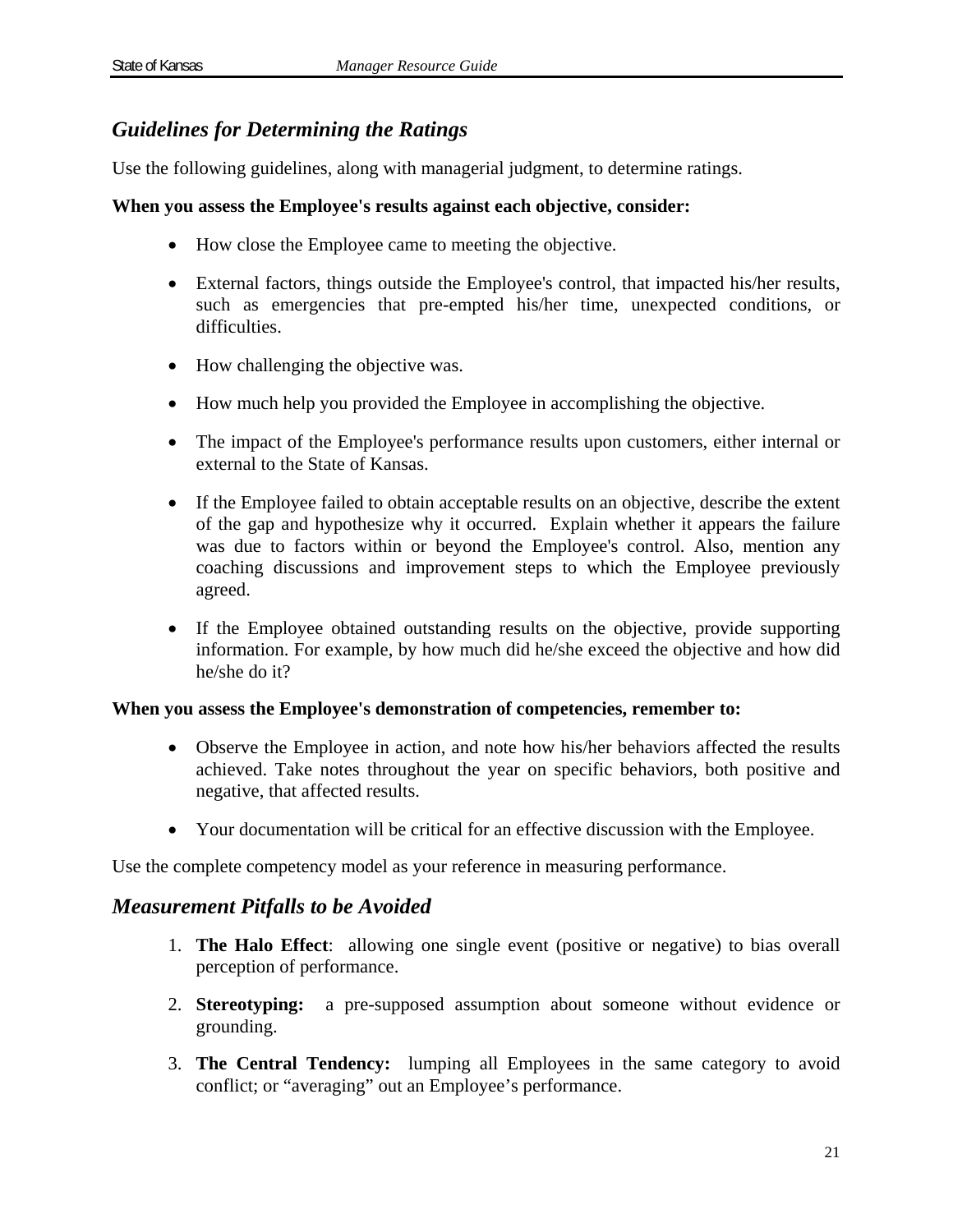- 4. **The Recency Error:** the review covers the entire year; don't be biased by a major error committed just before the review.
- 5. **Length of Service Bias:** longer time in the job does not *necessarily* mean better performance; confront any performance not at the level expected from the amount of experience, even if past managers have not done the same.
- 6. **The Initial Impression:** whether good or bad.
- 7. **Lack of Documentation:** not grounding the review with specific examples from throughout the year.

# *Dealing with Performance Review Problems*

There are five possible reactions when Employees do not respond effectively to the performance appraisal:

### **The Hard-to-Convince Employee**

- Some Employees may be disappointed with their review. Managers should plan out what they will do if this happens.
- Do not argue with the Employee. Make your position clear, and then try to understand the reasons for disagreement. Complete agreement may be difficult to attain, although agreement on some basic points should be reached.
- Be open to the possibility that you overlooked something critical. Add more information to the review to support your position.
- Let the Employee talk, and listen carefully.

### **The Noncommittal Employee**

- Some people may have different reactions as a result of fear, resentment, lack of interest, cultural differences or lack of understanding. Find out which of these it is, so that you can determine how to proceed.
- Some periods of silence are natural as the Employee thinks over what you have said. Don't rush; give your remarks time to be absorbed.
- Try asking some open-ended questions to get the Employee talking. Restate the feedback and check for understanding.
- Having the Employee prepare a self-rating may spur some thoughts.

### **The Easy-to-Convince Employee**

If Employees agree too quickly to all of your opinions, this may not be a good sign.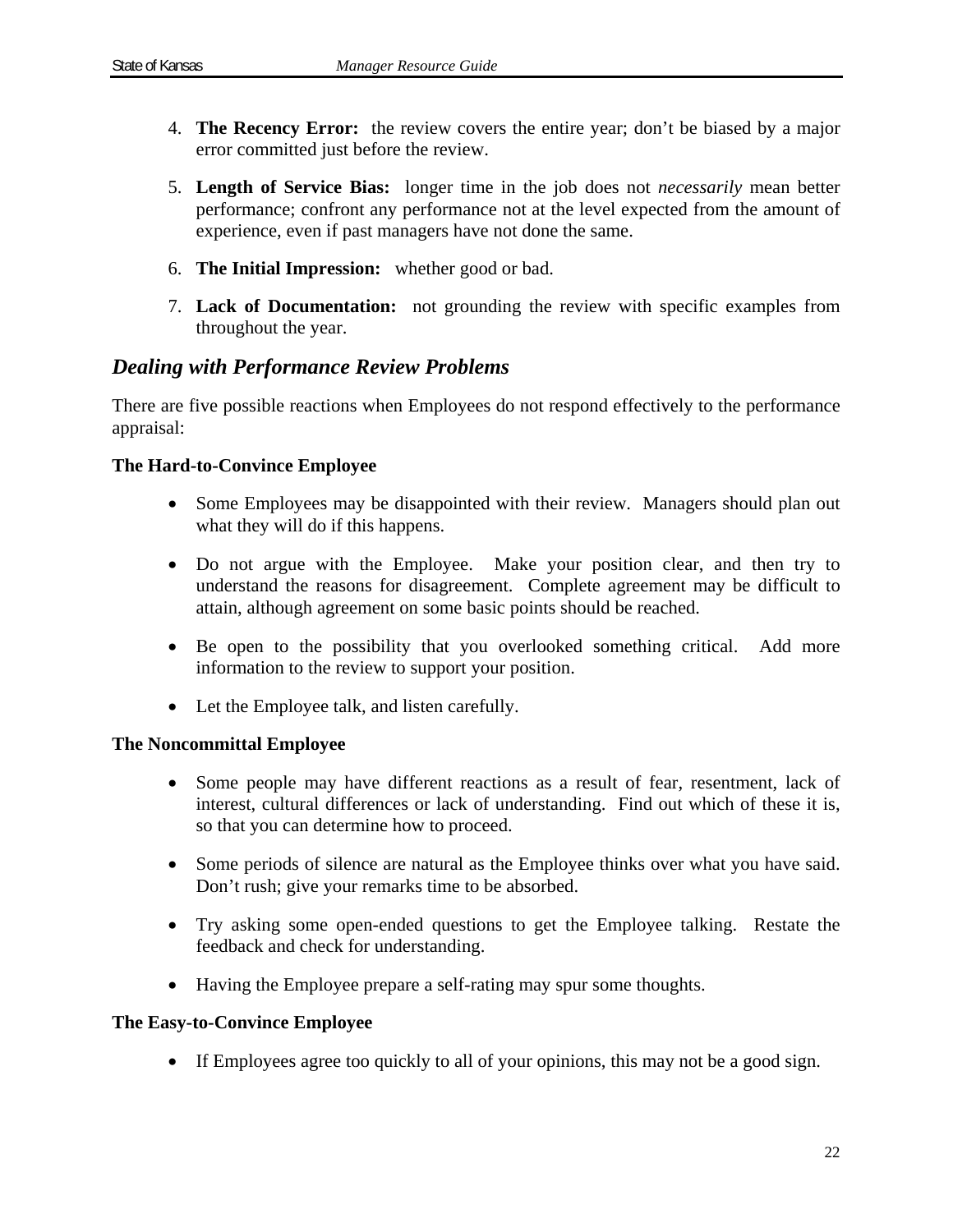- Check to ensure the Employee really understood what you said (e.g., by having them restate it in their own words). Make sure the agreement is genuine.
- Emphasize that you will be following through on your decisions, and then do so.

### **The Quick-Tempered Employee**

- Some Employees will get angry when you point out weaknesses in their performance, regardless of how tactfully you present it.
- If this occurs, let the Employee vent their feelings and listen patiently.
- Do not get into an argument. The best thing to do is pause or leave the room briefly to let the Employee regain composure.
- Further discussion at this time may not be effective. Schedule another meeting, and try to calm the Employee by explaining that you will have another opportunity to talk.

### **The Employee Who Is Experiencing Personal Issues**

- Personal crisis can sometimes be the cause of poor job performance. If an Employee becomes emotional in a review, listen and show concern.
- Pause or leave the room briefly to let the Employee regain composure.
- As you feel is appropriate, given your relationship with the Employee, ask questions to find out the reason for the outburst. Do not get into an in-depth discussion of personal issues and do not offer personal advice. In most cases, what Employees need is simply someone to listen.
- You may need to reschedule a meeting where the conversation can focus on performance, not the personal, non job-related issues.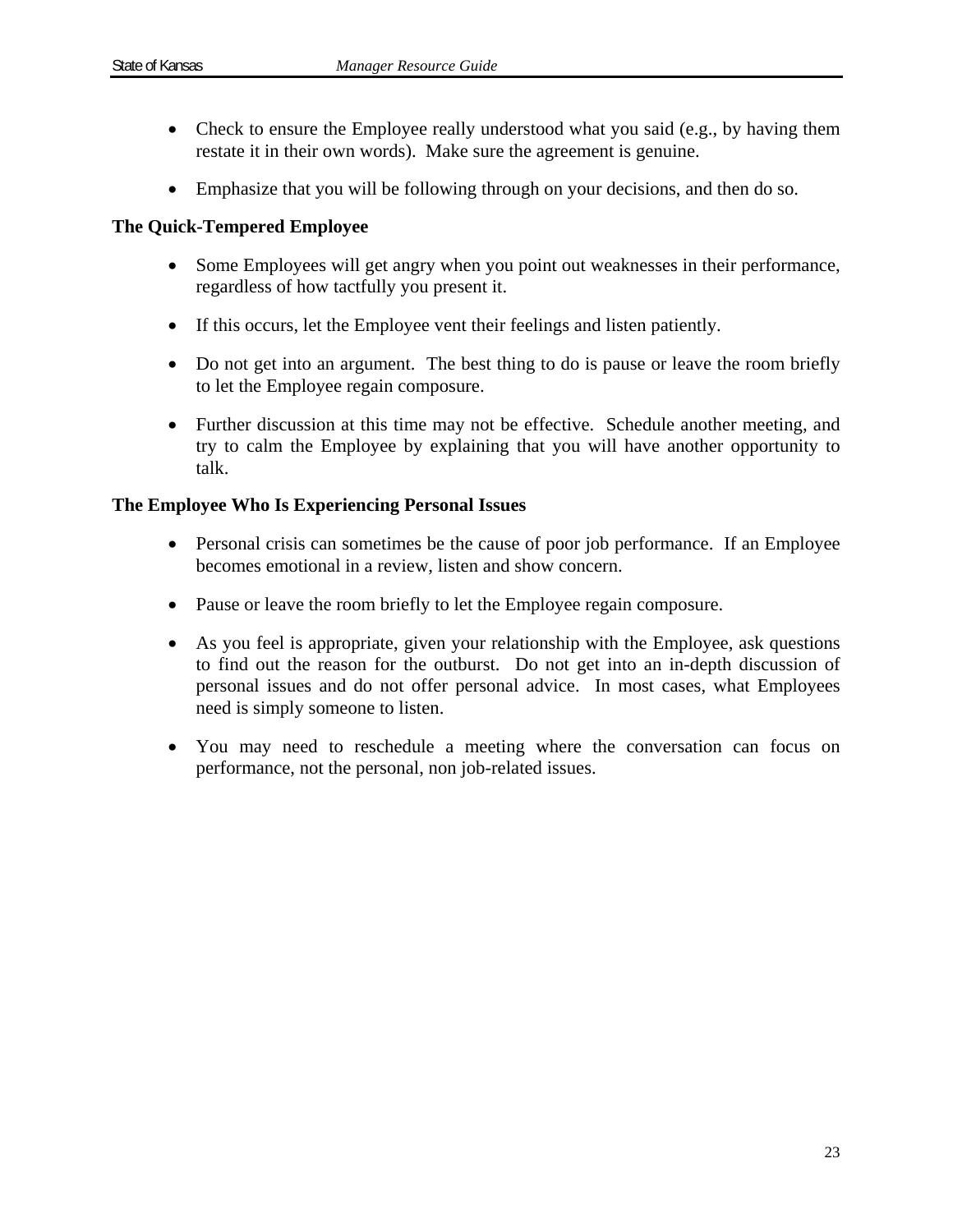### *Summary of the Performance Review*

- Gather performance data from a variety of sources for the full year.
- Focus on the Employee's performance in the job.
- Explain how you determined each rating. Give specific examples of how performance results were achieved and how particular competencies were demonstrated.
- Use the *Unsatisfactory* rating to confront and correct poor performance. Develop specific action plans to address performance issues.
- Get the Employee's reaction and perceptions. Make it clear that you are interested in his/her feelings and thoughts.
- Focus on future improvement and development.
- Remember to discuss both strengths and development needs.
- Document both positive and negative incidents throughout the year.
- Choose a private meeting place where you will not be disturbed. Allow sufficient time for the actual appraisal meeting  $(1-1<sup>1</sup>/2$  hours).

### **Do Don't**

- Focus on most recent performance data only.
- Be judgmental or focus on the Employee's personality.
- Discuss the performance of other Employees, or compare the Employee with other Employees.
- Tolerate unacceptable performance.
- Conduct a one-way discussion.
- Dwell on a past problem, blame the Employee, or put him/her on the defensive.
- Assume that performance enhancement is for poor performers only.
- Focus on weakness only.
- Allow for interruptions.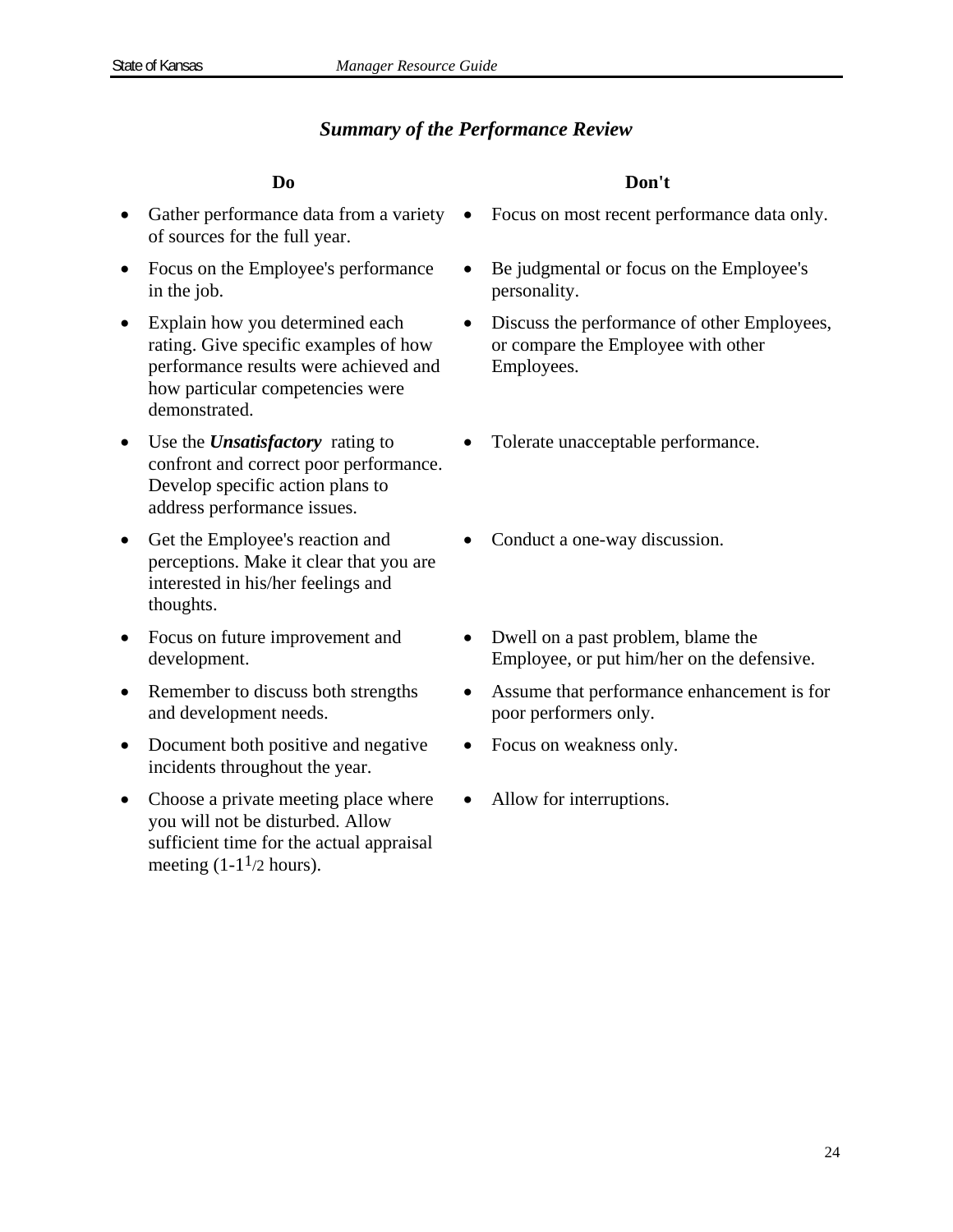# **PHASE IV. REWARDING PERFORMANCE**

"*Effective performers should know that their contribution is recognized and valued by the agency. The purpose should be to reward the high performing people and to motivate all the people."* 

# *Performance Related Pay -- Some Background and Issues*

Pay is one of the strongest communicators of how much the State of Kansas values the contributions of an individual or group. A well structured and implemented performance related pay strategy sends clear messages about the direction and values of an agency.

In understanding the key links between pay and Performance Management, there are a number of issues that need to be taken into account:

- Performance rewards should be significant enough to motivate the excellent performers.
- The process needs to be monitored, evaluated and reviewed.
- It is important to manage expectations about what performance rewards can and will deliver.
- It is important to avoid being too mechanistic or simplistic about setting performance targets.

The operation of merit pay is traditionally linked, either directly or indirectly, to appraised performance. As a result its success is partly dependent on the quality of the appraisal process in operation. Appraisal "rating inflation," inadequate management training in appraisal, and poorly designed appraisal processes can all have an adverse effect on the efficiency of merit pay as a performance-related reward. The creation of an effective Performance Management process eliminates these issues.

# *Steps for Selecting and Communicating Base Salary Increases*

The steps to select and communicate a base salary increases are in the process of development. More information will be added in the future.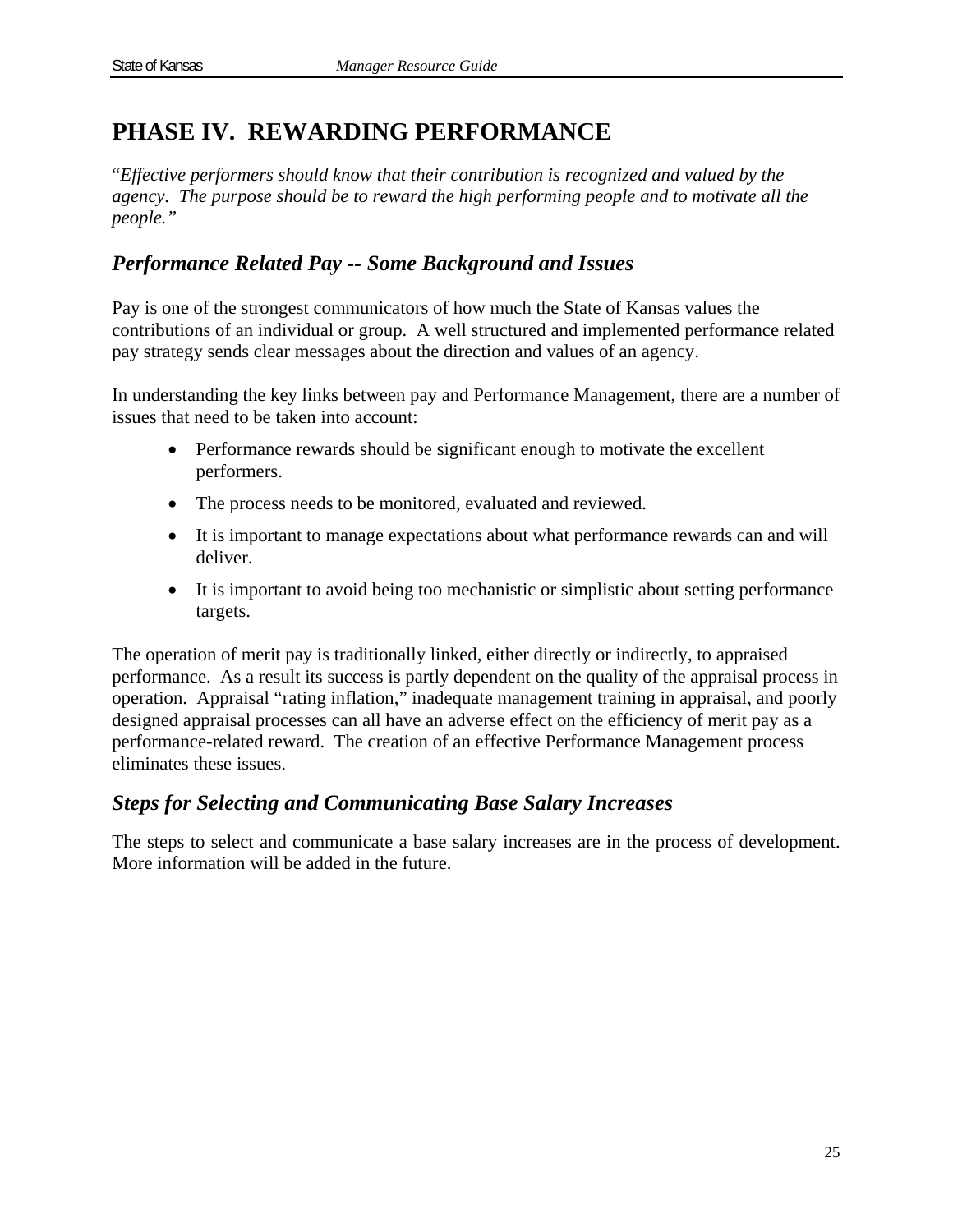# **SUPPORTING EMPLOYEE DEVELOPMENT**

### *What is Employee Development?*

Employee development focuses on clarifying Employees' strengths and weaknesses, and identifying opportunities for him/her to further develop particular skills which will contribute to improved performance on the job.

This Section of the Resource Guide will help Managers to understand the importance of Employee Development and learn to identify appropriate developmental needs of those Employees you supervise.

### *What is the Role of Employee Development in Performance Management?*

- Ensures Employees' understanding of the State of Kansas' commitment to excellence in personal performance and the commitment to continuous improvement.
- Fosters maximum individual contribution in support of overall agency goals and direction.
- Serves as a process to define problem areas, and or strengths/weaknesses so they can be corrected or developed.
- Can serve as a management tool to facilitate internal transfers and promotions.
- Focuses individual/personal growth within the department and agency.

# *Helping Employees Identify Developmental Needs*

In identifying Employee developmental needs, ask the Employee:

- 1. What are your key objectives/job duties? List in order of importance.
- 2. Do you anticipate any significant changes in any of these activities during the next year or so?
- 3. What aspects of your job give you the most problems at present?
- 4. In what areas do you think you could make a significantly greater contribution to team performance?
- 5. In what ways do you think you need to develop as an individual? What learning would help you to:
	- $\bullet$  meet the challenges of the changes listed in (2);
	- $\bullet$  deal with the problems listed in (3);
	- help you make a greater contribution to your team's performance;
	- aid your professional development as an individual?